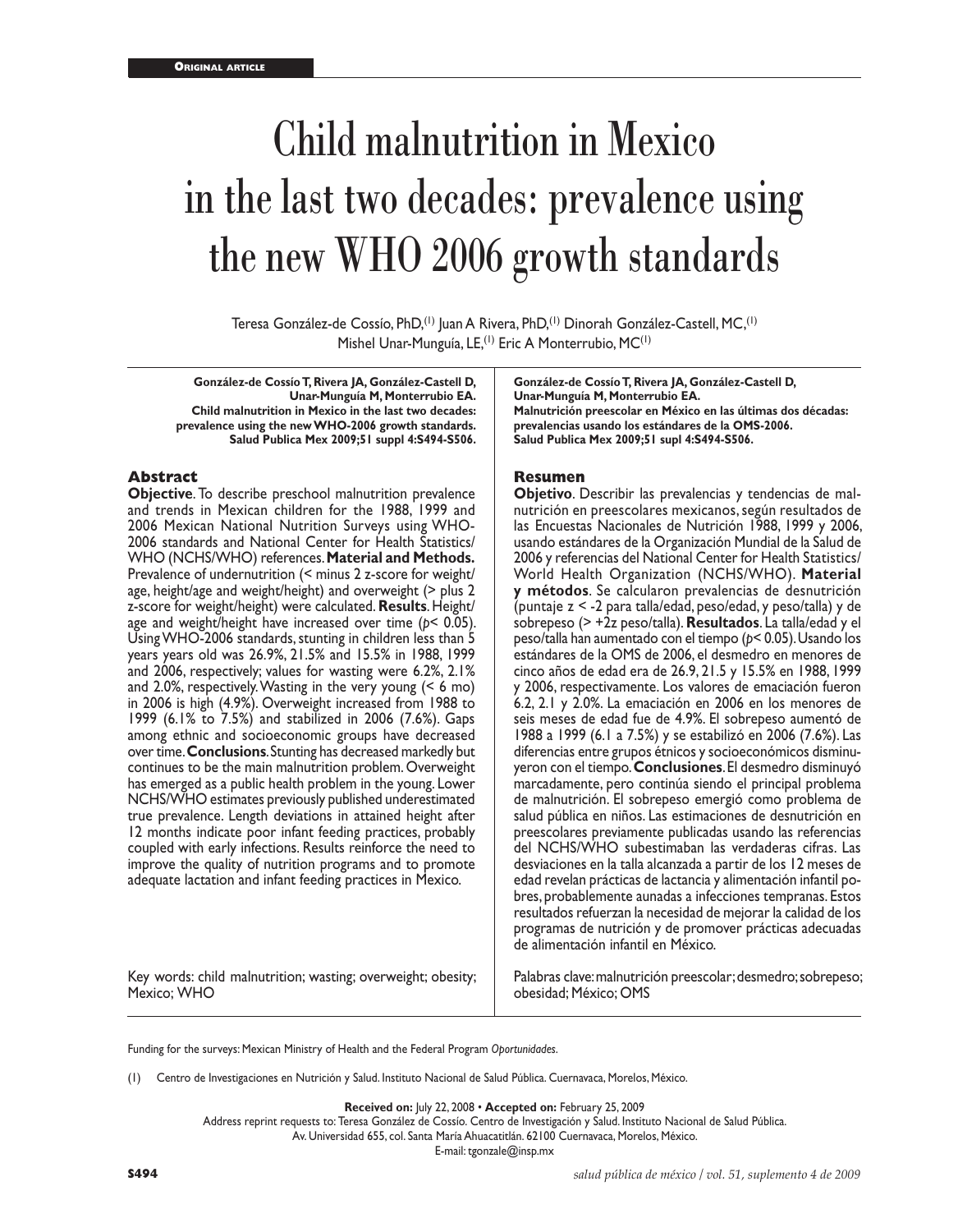The National Center for Health Statistics/World<br>
Health Organization (NCHS/WHO) growth refer-<br>
ance has been recommended since the late 1970s for ence has been recommended since the late 1970s for evaluating child growth and for international comparisons.1 However, this reference does not adequately represent early childhood growth because it was derived based on children who were mixed-fed, with a large proportion of formula-fed infants, $2$  and formula-fed infants grow differently than their breast-fed counterparts. Differences in growth vary according to age and sex, but in general, breast-fed infants < 6 months are heavier and track on length as compared to formulafed infants. After 6 months of life, breast-fed babies are lighter than formula-fed children and still track in length –except between 24 and 36 months, when they are taller. In addition, the distributions of weight and height in breast-fed and formula-fed babies differ. As a result of differences in growth trajectories and distributions, references based on populations with different feeding modes will yield dissimilar prevalences of malnutrition when applied to the same group of children.

The new WHO 2006 child growth standards were developed to evaluate the growth of healthy children. These standards were derived from a MultiCenter Growth Reference Study (MCGRS) conducted between 1997 and 2003. In this study, information on 8 440 children aged 0-71 months was collected from countries around the world representing widely diverse ethnic and cultural backgrounds. Participating countries were Brazil, Ghana, India, Norway, Oman and the United States. The MCGRS selected healthy children living in environments likely to favor the achievement of their full genetic growth potential, who were fed following WHO recommendations, particularly in regards to breast feeding, and whose mothers were non smokers.3 Therefore, the WHO 2006 standards represent adequate growth better than the previous NCHS/WHO references and are more appropriate to identify deviations from normal growth due to malnutrition.

Results from the MCGRS show that the growth of children within the study sites is strikingly similar regardless of their widely different ethnic (genetic) diversity. This finding supports the view that most of the variability in growth in children less than 5 years old is related not to genetics but to environmental factors such as feeding mode, health conditions and care, and exposure to environmental contaminants (tobacco, lead, etc.), among others.<sup>4</sup>

The prevalence of malnutrition in Mexico<sup>5-7</sup> has been estimated and published using the previous NCHS/WHO references. Thus, it is expected that prevalences of undernutrition and excess weight using the new WHO 2006 standards will differ from previous published prevalences. Malnutrition will not have changed; only our appreciation of it will. Given the normative nature of the WHO 2006 standards, estimates derived from them are more appropriate to identify the magnitudes of the different forms of malnutrition in Mexico than previous NCHS/WHO references that included mixed-fed measures.

Evaluation of the nutritional status of children is a crucial part of the national agenda in terms of health and equity. National representative surveys offer data that is useful for planning and adjusting policy and programs in accordance with health objectives. Thus, the most appropriate estimates should be made available for central as well as for local planning. The objectives of this paper are to describe the prevalences and trends of the different forms of malnutrition in Mexican children less than 5 years of age based on the WHO 2006<sup>8</sup> standards using data from the three national probabilistic nutrition surveys (1988, 1999 and 2006), and to compare such prevalences and trends with those that have been published using the previous NCHS/WHO references.

# Material and Methods

The methods employed in the data collection of all three surveys have been described in detail elsewhere. 6,7,9

## **Subjects**

For the purpose of the present analysis, national data from children 0 to < 5 years of age from the three Mexican National Nutrition Surveys conducted in 1988, 1999 and 2006 will be analyzed.

## **Sampling**

Multi-stage cluster and stratified random sampling selection methods were used in all three surveys. Data collected in the three national surveys were representative at the national and regional (four regions) levels. Data from 1999 and 2006 are also representative of rural and urban locations, and for the first time the 2006 survey had a 32-state-level statistical representation.

All three surveys included children under 5 years of age. Data collected in other age groups are not used in this analysis.

## **Data collection**

Variables used for these analyses were: anthropometric measures of weight, length (in children under 2 years old) and height (in children  $\geq$  2 years of age), sociodemographic variables such as age, sex, and ethnicity (indig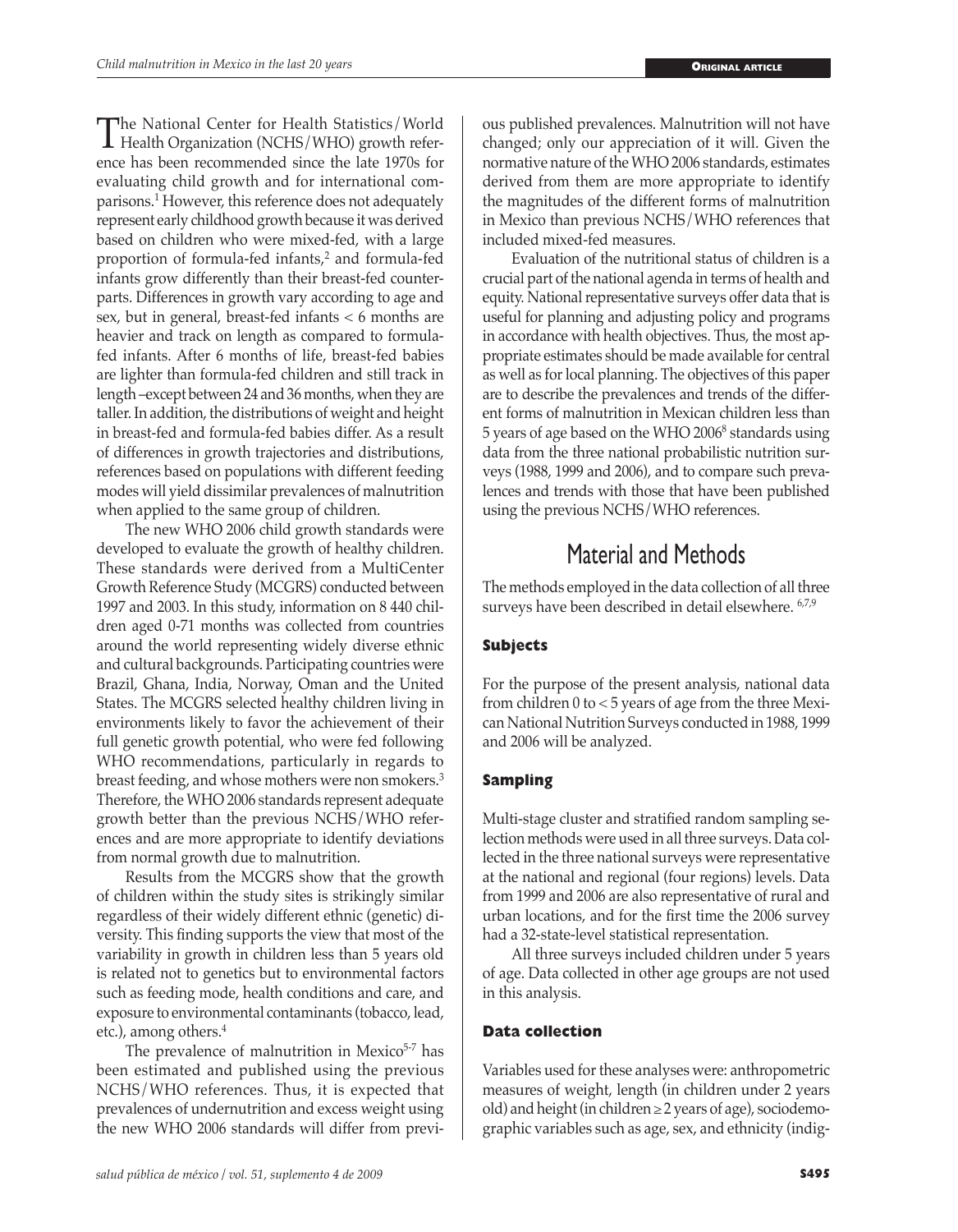enous if at least one woman in the household spoke an indigenous language [in 1999 and 2006] or households in municipalities where indigenous languages were spoken in 40% or more households [in 1988], nonindigenous otherwise), and a living conditions index which will be described below.

*Anthropometric measurements*: Weight and recumbent length (in children under 2 years of age) or standing height (in children 2 to < 5 years old) were obtained using standard anthropometric methodology.9 Weight was measured to the nearest 100 g using an electronic scale (Tanita, Model 1583, Tokyo, Japan), length (to the nearest millimeter) using a locally made measuring board of 1.3 meters, and standing height using a stadiometer with capacity to measure up to 2 meters and precision of 1 mm (Dyna-Top, model E-1, Mexico City, Mexico). The measurements were obtained by anthropometrists who were trained and standardized in all measurements using standard techniques.<sup>9,10</sup> The birth date was reported by the mother and verified in a large proportion of children using birth certificates or vaccination cards, which are considered reliable sources of the date of birth in Mexico.

## **Data processing**

*Living conditions index (LCI):* The LCI was obtained using the first component resulting from a Principal Components Analysis.11 The variables employed were housing conditions and accumulated wealth. The score resulting from the factor analysis was either used as a continuous variable or divided into living conditions tertiles (LCTs) in different analyses. In the 1988 survey, the variables in the model were floor material, availability of piped water, sewage, availability of bathroom, and head of family's formal education. The first component explained 57.9% of the total variance. In the 1999 survey, the variables in the model were floor material, availability of piped water, possession of refrigerator, washing machine and stove as well as the number of electric appliances in the household (radio, TV, video player, telephone and computer). The first component explained 56% of the total variance. In the 2006 survey, the variables in the model were floor material, ceiling material, total number of rooms in the household, possession of refrigerator, washing machine and stove as well as a number of electric appliances in the household (radio, TV, video player, telephone and computer). The first component explained 46% of the total variance. *Anthropometric indices and indicators of malnutrition*: Anthropometric measurements, age, and sex of the children studied were used to calculate z-scores for weight/ age, height/age, and weight/height in accordance with the NCHS/WHO references<sup>1</sup> and the WHO 2006

standards.<sup>8</sup> The prevalence of the different forms of undernutrition (stunting, wasting and underweight) were calculated using minus 2 z-scores for each indicator (length- or height-for-age, weight-for-length or heightand weight-for-age) at specific cutoff points for age and sex. Prevalence of overweight or obesity, hereafter referred to as prevalence of overweight, was defined as weight for length/height above plus 2 z-Scores. For simplicity, hereafter length/height will be referred to as height regardless of whether the actual measurement was length or height.

## **Statistical analyses**

*Epi Info\** was used with the NCHS/WHO references to calculate medians and standard deviations (*SD*) of the anthropometric indices and prevalences of the different forms of malnutrition. To obtain prevalence of malnutrition with the WHO 2006 standards we used the macro procedures provided by WHO 2006.‡ We report means and *SD* of the anthropometric indices as well as prevalence and standard errors for the different types of malnutrition. Test for trend of malnutrition indicators were performed with a linear regression for age group, ethnicity and level of conditions index, controlling for year of survey and sample design. Differences in means and proportions were tested using the linear combination test (lincom command in Stata 9.0).

# **Informed consent**

For the 1999 and 2006 surveys, informed consent from participants and approval from the Ethics Committee at the National Public Health Institute (INSP) were obtained. The national survey conducted in 1988 obtained internal approval from the Ministry of Health.

# Results

Information was obtained from 13 236 (1988), 17 716 (1999), and 48 304 households (2006) in each survey. Results from the first two surveys have been published elsewhere.6,7

Tables I, II and III present data by age for children less than 5 years old studied in the 2006, 1999 and 1988

<sup>\*</sup> The module Nutstat is a nutrition anthropometry program included as a key feature in Epilnfo, and we used the CDC-WHO 1978 growth reference. http://www.cdc.gov/epiinfo/

For calculation with WHO-2006 standards, we used the macros offered in their website (http://www.who.int/childgrowth/software/ en/) in Stata. Statistical Software: Release 9.0. College Station, TX: Stata Corporation, USA 2005.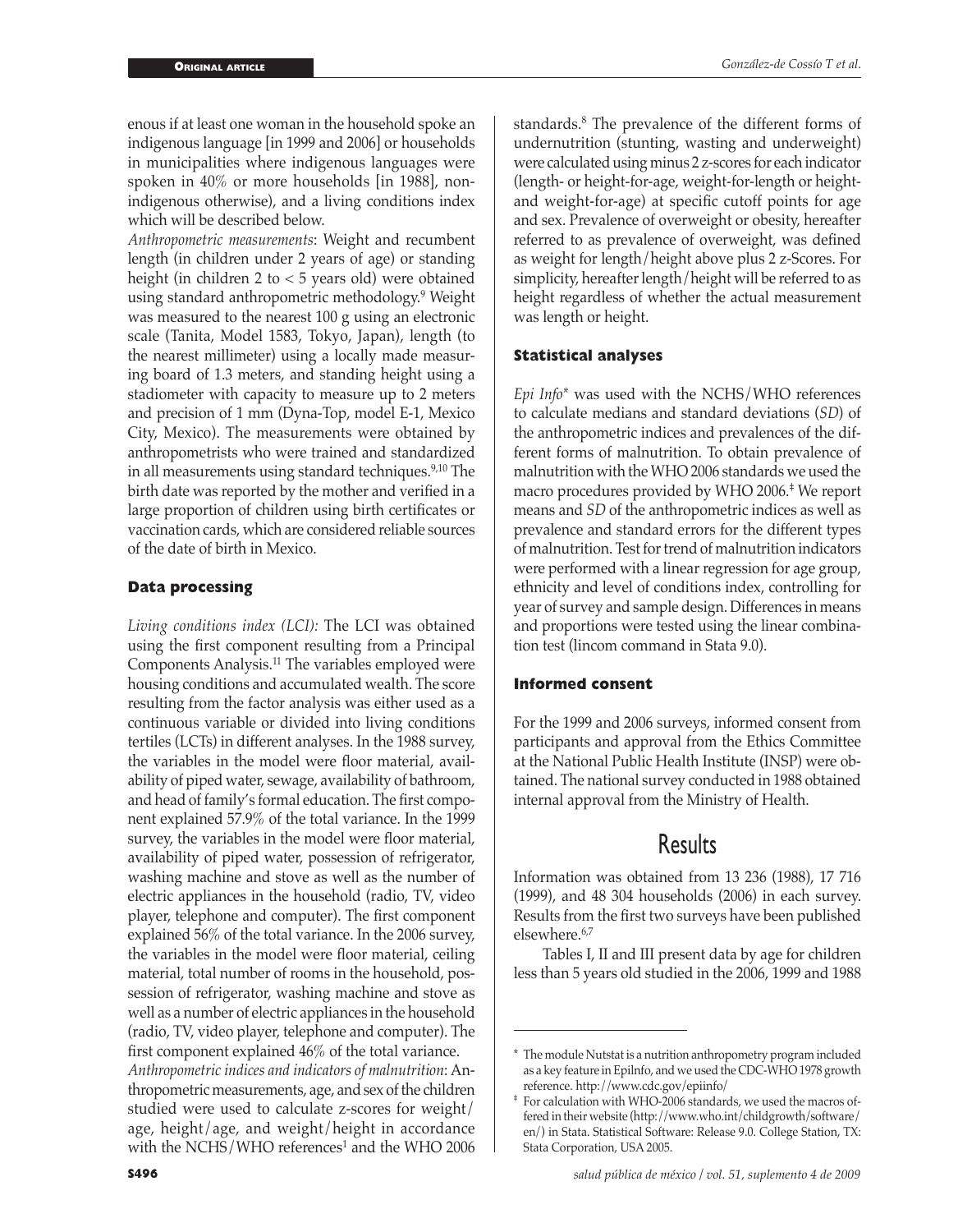#### **Table I**

# **Age and anthropometry using the WHO 2006 standards, by ethnicity, residence and living conditions in children aged less than 5 years. Mexico, ENSANUT 2006**

| Age (mo)                | n*              | N‡ (1000)       | Proportion      |
|-------------------------|-----------------|-----------------|-----------------|
| $0 - 5$                 | 458             | 627             | 7               |
| $6 - 11$                | 665             | 873             | 9               |
| $12 - 23$               | 1457            | 1724            | 8               |
| 24 - 35                 |                 | 1555<br>  838   |                 |
| $36 - 47$               |                 | 74 <br>2 2 3 4  |                 |
| 48 - 59                 | 1831            | 2117            |                 |
| 0 to 59                 | 7707            | 9413            | 22<br>100       |
|                         |                 |                 |                 |
| Ethnicity <sup>§</sup>  |                 |                 |                 |
| Indigenous              | 861             | 1052            | П<br>89         |
| Non-indigenous          | 6845            | 8 3 6 1         |                 |
| Residence               |                 |                 |                 |
| Rural                   | 2 3 3 4         | 26              |                 |
| Urban                   | 5 3 7 3         | 6 9 4 3         | 74              |
|                         |                 |                 |                 |
| Anthropometry           | Age             | Height          | Weight          |
| Age (mo)                | Mean ± SD       | $Mean \pm SD$   | $Mean \pm SD$   |
|                         |                 |                 |                 |
| 0 - 5                   | $3.9 + 2.2$     | 61.4±7.4        | $6.5 \pm 2.0$   |
| $6 - 11$                | $9.0 + 3.0$     | $69.8 + 7.1$    | $8.4 + 2.0$     |
| $12 - 23$               | $18.1 \pm 4.9$  | 79.2±7.3        | $10.6 \pm 2.1$  |
| $24 - 35$               | $30.2 + 5.5$    | 88.6±8.4        | $12.9 + 3.3$    |
| $36 - 47$               | $42.1 \pm 6.0$  | $96.2 \pm 10.0$ | $15.0\pm4.1$    |
| 48 - 59                 | 54.1±4.6        | $102.9 \pm 8.6$ | $17.1 \pm 3.9$  |
| 0 to 59                 | 32.4±27.4       | 88.3±23.3       | $13.1 \pm 5.9$  |
|                         |                 |                 |                 |
| Indigenous              | $33.22 +$ #     | $86.64\pm^{#}$  | $12.62 \pm 4$   |
| Non indigenous          | 31.79±23.8      | 88.57±19.0      | $13.15 \pm 5.6$ |
| Living conditions index |                 |                 |                 |
| Low                     | 32.37±24.4      | 87.18±19.4      | $12.73 + 5.4$   |
| Medium                  | 32.24±23.3      | 88.94±20.3      | $13.20 \pm 5.6$ |
| High                    | 31.22±26.0      | 88.93±22.5      | 13.35±6.7       |
| Rural                   | 33.01±22.0      | 87.87±18.4      | $12.93 + 5.2$   |
| Urban                   | 31.58±24.5      | 88.52±20.9      | $13.15 \pm 6.1$ |
|                         |                 |                 |                 |
|                         | Height/age      | Weight/age      | Weight/height   |
|                         | z-score         | z-score         | z-score         |
|                         |                 |                 |                 |
| 0 - 5                   | $-0.48 \pm 2.4$ | $-0.11 \pm 1.8$ | $0.47 \pm 2.1$  |
| $6 - 11$                | $-0.49 \pm 2.2$ | $-0.14 \pm 1.8$ | $0.27 \pm 1.9$  |
| $12 - 23$               | $-0.77 + 2.0$   | $-0.05 \pm 1.5$ | $0.44 \pm 1.5$  |
| $24 - 35$               | $-0.80 \pm 2.0$ | $-0.15 \pm 1.7$ | $0.39 \pm 1.8$  |
| $36 - 47$               | $-0.84 \pm 2.1$ | $-0.17 \pm 1.9$ | $0.47 + 2.0$    |
| 48 - 59                 | $-0.78 + 1.7$   | $-0.17 \pm 1.5$ | $0.46 \pm 1.6$  |
| 0 to 59                 | $-0.75 \pm 2.4$ | $-0.13 \pm 1.9$ | $0.43 \pm 1.8$  |
| Indigenous              | $-1.39$ ±#      | $-0.53+$        | $0.38 +#$       |
| Non indigenous          | $-0.66 \pm 2.3$ | $-0.08 \pm 1.8$ | $0.43 \pm 1.8$  |
|                         |                 |                 |                 |
| Living conditions index |                 |                 |                 |
| Low                     | $-1.16 \pm 2.4$ | $-0.39 \pm 1.8$ | $0.38 + 1.6$    |
| Medium                  | $-0.66 \pm 2.0$ | $-0.09 \pm 1.6$ | $0.39 + 1.7$    |
| High                    | $-0.41 \pm 2.0$ | $0.10 \pm 1.9$  | $0.48 + 2.1$    |
| Rural                   | $-1.06 \pm 2.5$ | $-0.33 \pm 1.8$ | $0.42 \pm 1.6$  |
| Urban                   | $-0.63 \pm 2.3$ | $-063 \pm 1.9$  | $0.43 \pm 1.9$  |

## \* Sample size

‡ Expanded population

§ Missing information of ethnicity in one family

# Adjusted standard deviation with design effect not presented because of lack of sample size

# **Table II Age and anthropometry using the WHO 2006 standards, by ethnicity, residence and living conditions in children aged less than 5 years. Mexico, ENN 1999**

| Age (mo)                | n*              | N‡ (1000)        | Proportion       |
|-------------------------|-----------------|------------------|------------------|
| 0 - 5                   | 715             | 998              | 9                |
| $6 - 11$                | 762             | 1002             | $\overline{0}$   |
| $12 - 23$               | 489             | 99               | 20               |
| $24 - 35$               | 48              | 2 0 8 8          | 21               |
| $36 - 47$               | 592             | 2 0 6 8          | 20               |
| 48 - 59                 | 1551            |                  | 20               |
|                         |                 | 2011             |                  |
| 0 to 59                 | 7 590           | 10 158           | 100              |
| Ethnicity               |                 |                  |                  |
| Indigenous              | 834             | $ $ 140          | П                |
| Non-indigenous          | 6756            | 9018             | 89               |
| Residence               |                 |                  |                  |
| Rural                   | 3018            | 3 140            | 30               |
| Urban                   | 7 140           | 4 4 5 0          | 70               |
| Anthropometry           | Age             | Height           | Weight           |
| Age (mo)                | $Mean \pm SD$   | Mean ± SD        | Mean ± SD        |
| 0 - 5                   | $3.12 \pm 2.2$  | 59.82±7.6        | $6.01 \pm 2$     |
| $6 - 11$                | $8.87 \pm 2.3$  | 69.72±5.7        | 8.49±1.7         |
| $12 - 23$               | 17.78±4.5       | 78.33±6.9        | $10.52 \pm 2.2$  |
| $24 - 35$               | 29.95±5.2       | 87.19±8.6        | $12.8 \pm 3.0$   |
| $36 - 47$               |                 |                  |                  |
|                         | 42.09±4.5       | 94.79±8.6        | $14.85 \pm 3.2$  |
| 48 - 59                 | 53.43±4.2       | $101.51 \pm 8.1$ | $16.65 \pm 3.4$  |
| 0 to 59                 | 29.97±21.5      | 85.42±19.4       | $12.44 \pm 5.5$  |
| Indigenous              | $29.87 \pm 1$   | $82.25 \pm 1$    | $11.53 \pm 1$    |
| Non-indigenous          | 29.97±21.3      | 85.81±17.4       | $12.55 \pm 4.72$ |
|                         |                 |                  |                  |
| Living conditions index |                 |                  |                  |
| Low                     | 29.74±16.6      | 82.88±14.0       | $11.66 \pm 3.7$  |
| Medium                  | 30.15±21.6      | 86.07±18.1       | $12.58 + 5.2$    |
| High                    | 29.86±24.1      | 87.34±21.4       | 13.10±5.9        |
| Rural                   | 29.88±13.9      | 83.46±14.3       | II.86±4.0        |
|                         |                 |                  |                  |
| Urban                   | 29.99±23.8      | 86.24±20.3       | $12.67 + 5.7$    |
|                         | Height/age      | Weight/age       | Weight/height    |
|                         | z-score         | z-score          | z-score          |
|                         |                 |                  |                  |
| 0 - 5                   | $-0.21 \pm 2.0$ | $-0.02 \pm 1.7$  | $0.29 \pm 1.9$   |
| $6 - 11$                | $-0.46 \pm 2.0$ | $-0.09$ ± $1.4$  | $0.32 \pm 1.4$   |
| $12 - 23$               | $-0.99 \pm 2.2$ | $-0.11 \pm 1.7$  | $0.51 \pm 1.6$   |
| $24 - 35$               | $-1.15 \pm 2.2$ | $-0.21 \pm 1.8$  | $0.58 \pm 1.7$   |
| $36 - 47$               | $-1.17 \pm 2.0$ | $-0.28 \pm 1.6$  | $0.61 \pm 1.4$   |
| $48 - 59$               | $-1.04 \pm 1.8$ | $-0.32 \pm 1.5$  | $0.48 \pm 1.4$   |
| 0 to 59                 | $-0.94 \pm 2.8$ | $-0.2 + 2.1$     | $0.5 \pm 1.7$    |
| Indigenous              | $-1.80 \pm 1$   | $-075 \pm 12$    | $0.41 \pm 1$     |
| Non-indigenous          | $-0.82 \pm 2.6$ | $-0.12 \pm 1.83$ | $0.50 \pm 1.7$   |
|                         |                 |                  |                  |
| Living conditions index |                 |                  |                  |
| Low                     | $-1.60 \pm 2.4$ | $-0.63 \pm 1.8$  | $0.40 \pm 1.4$   |
| Medium                  | $-0.81 \pm 2.0$ | $-0.12 \pm 1.5$  | $0.48 \pm 1.6$   |
| High                    | $-0.32 \pm 1.9$ | $0.23 \pm 1.6$   | $0.61 \pm 1.7$   |
| Rural                   | $-1.46 \pm 2.6$ | $-0.52 \pm 1.9$  | $0.46 \pm 1.3$   |
| Urban                   | $-0.71 \pm 2.4$ | $-0.05 \pm 1.9$  | $0.51 \pm 1.8$   |
|                         |                 |                  |                  |

\* Sample size

‡ Expanded population

§ Adjusted standard deviation with design effect not presented because of lack of sample size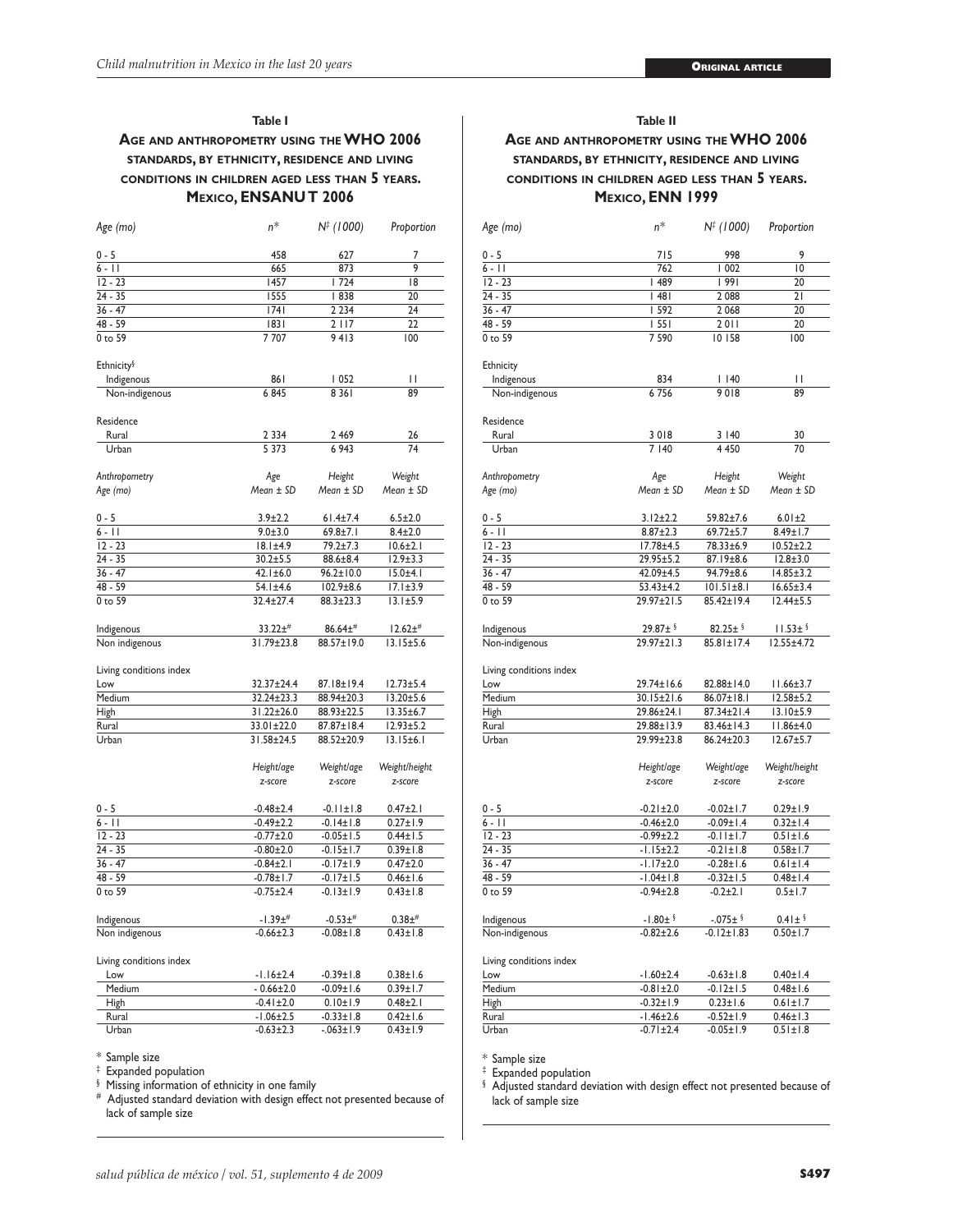# **Table III Age and anthropometry using the WHO 2006 standards, by ethnicity, residence and living conditions in children aged less than 5 years. Mexico, ENN 1988**

| $0 - 5$<br>640<br>750<br>9<br>П<br>$6 - 11$<br>743<br>900<br>$12 - 23$<br>  366<br>1647<br>20<br>$24 - 35$<br>  553<br>  873<br>22<br>$36 - 47$<br>1445<br>  756<br>21<br>48 - 59<br>  190<br>1447<br>17<br>0 to 59<br>6 9 3 7<br>8 3 7 3<br>100<br>Ethnicity<br>445<br>614<br>Indigenous<br>7<br>93<br>6 492<br>7759<br>Non-indigenous<br>Residence<br>1200<br>1842<br>Rural<br>22<br>5 7 3 7<br>6532<br>78<br>Urban<br>Anthropometry<br>Height<br>Age<br>Weight<br>Age (mo)<br>$Mean \pm SD$<br>Mean ± SD<br>$Mean \pm SD$<br>$0 - 5$<br>$2.55 \pm 2.0$<br>58.91±6.7<br>$5.48 \pm 1.8$<br>$6 - 11$<br>$8.56 \pm 2.2$<br>69.26±6<br>$8.2 \pm 1.8$<br>$12 - 23$<br>17.68±4.2<br>78.19±7.3<br>$10.25 \pm 2.1$<br>$24 - 35$<br>30.13±4.5<br>87.22±9.3<br>$12.34 \pm 2.7$<br>$36 - 47$<br>42.45±4.3<br>93.98±8.2<br>$14.1 \pm 2.8$<br>48 - 59<br>53.59±3.8<br>99.78±8.4<br>$15.53 \pm 3.3$<br>0 to 59<br>$29.53 \pm 17.9$<br>84.57±17.5<br>$11.79{\pm}4.6$<br>$30.10 \pm 1$<br>$81.56 \pm 1$<br>$10.94 \pm 1$<br>Indigenous<br>$\overline{29.48 \pm 17.5}$<br>$84.79 \pm 15.5$<br>Non-indigenous<br>$11.85 \pm 3.9$<br>Living conditions index<br>$29.15 \pm 18.2$<br>82.18±16.4<br>11.17±4.2<br>Low<br>Medium<br>29.56±17.2<br>85.99±13.8<br>$12.08 + 3.7$<br>29.66±18.7<br>$87.67 \pm 16.2$<br>12.70±4.6<br>High<br>29.05±18.24<br>Rural<br>82.40±17.85<br>$11.31 \pm 4.43$<br>Urban<br>29.65±17.65<br>85.17±16.21<br>II.92±4.44<br>Height/age<br>Weight/age<br>Weight/height<br>z-score<br>z-score<br>z-score<br>0 - 5<br>$0.11 \pm 2.1$<br>$-0.15 \pm 1.5$<br>$-0.28 \pm 2.0$<br>$6 - 11$<br>$-0.48 \pm 2.4$<br>$-0.32 \pm 1.7$<br>$0.05 \pm 1.6$<br>$12 - 23$<br>$-1.02 \pm 2.3$<br>$-0.34 \pm 1.5$<br>$0.21 \pm 1.6$ | Age (mo) | $n^*$ | N‡ (1000) | Proportion |
|-------------------------------------------------------------------------------------------------------------------------------------------------------------------------------------------------------------------------------------------------------------------------------------------------------------------------------------------------------------------------------------------------------------------------------------------------------------------------------------------------------------------------------------------------------------------------------------------------------------------------------------------------------------------------------------------------------------------------------------------------------------------------------------------------------------------------------------------------------------------------------------------------------------------------------------------------------------------------------------------------------------------------------------------------------------------------------------------------------------------------------------------------------------------------------------------------------------------------------------------------------------------------------------------------------------------------------------------------------------------------------------------------------------------------------------------------------------------------------------------------------------------------------------------------------------------------------------------------------------------------------------------------------------------------------------------------------------------------|----------|-------|-----------|------------|
|                                                                                                                                                                                                                                                                                                                                                                                                                                                                                                                                                                                                                                                                                                                                                                                                                                                                                                                                                                                                                                                                                                                                                                                                                                                                                                                                                                                                                                                                                                                                                                                                                                                                                                                         |          |       |           |            |
|                                                                                                                                                                                                                                                                                                                                                                                                                                                                                                                                                                                                                                                                                                                                                                                                                                                                                                                                                                                                                                                                                                                                                                                                                                                                                                                                                                                                                                                                                                                                                                                                                                                                                                                         |          |       |           |            |
|                                                                                                                                                                                                                                                                                                                                                                                                                                                                                                                                                                                                                                                                                                                                                                                                                                                                                                                                                                                                                                                                                                                                                                                                                                                                                                                                                                                                                                                                                                                                                                                                                                                                                                                         |          |       |           |            |
|                                                                                                                                                                                                                                                                                                                                                                                                                                                                                                                                                                                                                                                                                                                                                                                                                                                                                                                                                                                                                                                                                                                                                                                                                                                                                                                                                                                                                                                                                                                                                                                                                                                                                                                         |          |       |           |            |
|                                                                                                                                                                                                                                                                                                                                                                                                                                                                                                                                                                                                                                                                                                                                                                                                                                                                                                                                                                                                                                                                                                                                                                                                                                                                                                                                                                                                                                                                                                                                                                                                                                                                                                                         |          |       |           |            |
|                                                                                                                                                                                                                                                                                                                                                                                                                                                                                                                                                                                                                                                                                                                                                                                                                                                                                                                                                                                                                                                                                                                                                                                                                                                                                                                                                                                                                                                                                                                                                                                                                                                                                                                         |          |       |           |            |
|                                                                                                                                                                                                                                                                                                                                                                                                                                                                                                                                                                                                                                                                                                                                                                                                                                                                                                                                                                                                                                                                                                                                                                                                                                                                                                                                                                                                                                                                                                                                                                                                                                                                                                                         |          |       |           |            |
|                                                                                                                                                                                                                                                                                                                                                                                                                                                                                                                                                                                                                                                                                                                                                                                                                                                                                                                                                                                                                                                                                                                                                                                                                                                                                                                                                                                                                                                                                                                                                                                                                                                                                                                         |          |       |           |            |
|                                                                                                                                                                                                                                                                                                                                                                                                                                                                                                                                                                                                                                                                                                                                                                                                                                                                                                                                                                                                                                                                                                                                                                                                                                                                                                                                                                                                                                                                                                                                                                                                                                                                                                                         |          |       |           |            |
|                                                                                                                                                                                                                                                                                                                                                                                                                                                                                                                                                                                                                                                                                                                                                                                                                                                                                                                                                                                                                                                                                                                                                                                                                                                                                                                                                                                                                                                                                                                                                                                                                                                                                                                         |          |       |           |            |
|                                                                                                                                                                                                                                                                                                                                                                                                                                                                                                                                                                                                                                                                                                                                                                                                                                                                                                                                                                                                                                                                                                                                                                                                                                                                                                                                                                                                                                                                                                                                                                                                                                                                                                                         |          |       |           |            |
|                                                                                                                                                                                                                                                                                                                                                                                                                                                                                                                                                                                                                                                                                                                                                                                                                                                                                                                                                                                                                                                                                                                                                                                                                                                                                                                                                                                                                                                                                                                                                                                                                                                                                                                         |          |       |           |            |
|                                                                                                                                                                                                                                                                                                                                                                                                                                                                                                                                                                                                                                                                                                                                                                                                                                                                                                                                                                                                                                                                                                                                                                                                                                                                                                                                                                                                                                                                                                                                                                                                                                                                                                                         |          |       |           |            |
|                                                                                                                                                                                                                                                                                                                                                                                                                                                                                                                                                                                                                                                                                                                                                                                                                                                                                                                                                                                                                                                                                                                                                                                                                                                                                                                                                                                                                                                                                                                                                                                                                                                                                                                         |          |       |           |            |
|                                                                                                                                                                                                                                                                                                                                                                                                                                                                                                                                                                                                                                                                                                                                                                                                                                                                                                                                                                                                                                                                                                                                                                                                                                                                                                                                                                                                                                                                                                                                                                                                                                                                                                                         |          |       |           |            |
|                                                                                                                                                                                                                                                                                                                                                                                                                                                                                                                                                                                                                                                                                                                                                                                                                                                                                                                                                                                                                                                                                                                                                                                                                                                                                                                                                                                                                                                                                                                                                                                                                                                                                                                         |          |       |           |            |
|                                                                                                                                                                                                                                                                                                                                                                                                                                                                                                                                                                                                                                                                                                                                                                                                                                                                                                                                                                                                                                                                                                                                                                                                                                                                                                                                                                                                                                                                                                                                                                                                                                                                                                                         |          |       |           |            |
|                                                                                                                                                                                                                                                                                                                                                                                                                                                                                                                                                                                                                                                                                                                                                                                                                                                                                                                                                                                                                                                                                                                                                                                                                                                                                                                                                                                                                                                                                                                                                                                                                                                                                                                         |          |       |           |            |
|                                                                                                                                                                                                                                                                                                                                                                                                                                                                                                                                                                                                                                                                                                                                                                                                                                                                                                                                                                                                                                                                                                                                                                                                                                                                                                                                                                                                                                                                                                                                                                                                                                                                                                                         |          |       |           |            |
|                                                                                                                                                                                                                                                                                                                                                                                                                                                                                                                                                                                                                                                                                                                                                                                                                                                                                                                                                                                                                                                                                                                                                                                                                                                                                                                                                                                                                                                                                                                                                                                                                                                                                                                         |          |       |           |            |
|                                                                                                                                                                                                                                                                                                                                                                                                                                                                                                                                                                                                                                                                                                                                                                                                                                                                                                                                                                                                                                                                                                                                                                                                                                                                                                                                                                                                                                                                                                                                                                                                                                                                                                                         |          |       |           |            |
|                                                                                                                                                                                                                                                                                                                                                                                                                                                                                                                                                                                                                                                                                                                                                                                                                                                                                                                                                                                                                                                                                                                                                                                                                                                                                                                                                                                                                                                                                                                                                                                                                                                                                                                         |          |       |           |            |
|                                                                                                                                                                                                                                                                                                                                                                                                                                                                                                                                                                                                                                                                                                                                                                                                                                                                                                                                                                                                                                                                                                                                                                                                                                                                                                                                                                                                                                                                                                                                                                                                                                                                                                                         |          |       |           |            |
|                                                                                                                                                                                                                                                                                                                                                                                                                                                                                                                                                                                                                                                                                                                                                                                                                                                                                                                                                                                                                                                                                                                                                                                                                                                                                                                                                                                                                                                                                                                                                                                                                                                                                                                         |          |       |           |            |
|                                                                                                                                                                                                                                                                                                                                                                                                                                                                                                                                                                                                                                                                                                                                                                                                                                                                                                                                                                                                                                                                                                                                                                                                                                                                                                                                                                                                                                                                                                                                                                                                                                                                                                                         |          |       |           |            |
|                                                                                                                                                                                                                                                                                                                                                                                                                                                                                                                                                                                                                                                                                                                                                                                                                                                                                                                                                                                                                                                                                                                                                                                                                                                                                                                                                                                                                                                                                                                                                                                                                                                                                                                         |          |       |           |            |
|                                                                                                                                                                                                                                                                                                                                                                                                                                                                                                                                                                                                                                                                                                                                                                                                                                                                                                                                                                                                                                                                                                                                                                                                                                                                                                                                                                                                                                                                                                                                                                                                                                                                                                                         |          |       |           |            |
|                                                                                                                                                                                                                                                                                                                                                                                                                                                                                                                                                                                                                                                                                                                                                                                                                                                                                                                                                                                                                                                                                                                                                                                                                                                                                                                                                                                                                                                                                                                                                                                                                                                                                                                         |          |       |           |            |
|                                                                                                                                                                                                                                                                                                                                                                                                                                                                                                                                                                                                                                                                                                                                                                                                                                                                                                                                                                                                                                                                                                                                                                                                                                                                                                                                                                                                                                                                                                                                                                                                                                                                                                                         |          |       |           |            |
|                                                                                                                                                                                                                                                                                                                                                                                                                                                                                                                                                                                                                                                                                                                                                                                                                                                                                                                                                                                                                                                                                                                                                                                                                                                                                                                                                                                                                                                                                                                                                                                                                                                                                                                         |          |       |           |            |
|                                                                                                                                                                                                                                                                                                                                                                                                                                                                                                                                                                                                                                                                                                                                                                                                                                                                                                                                                                                                                                                                                                                                                                                                                                                                                                                                                                                                                                                                                                                                                                                                                                                                                                                         |          |       |           |            |
|                                                                                                                                                                                                                                                                                                                                                                                                                                                                                                                                                                                                                                                                                                                                                                                                                                                                                                                                                                                                                                                                                                                                                                                                                                                                                                                                                                                                                                                                                                                                                                                                                                                                                                                         |          |       |           |            |
|                                                                                                                                                                                                                                                                                                                                                                                                                                                                                                                                                                                                                                                                                                                                                                                                                                                                                                                                                                                                                                                                                                                                                                                                                                                                                                                                                                                                                                                                                                                                                                                                                                                                                                                         |          |       |           |            |
|                                                                                                                                                                                                                                                                                                                                                                                                                                                                                                                                                                                                                                                                                                                                                                                                                                                                                                                                                                                                                                                                                                                                                                                                                                                                                                                                                                                                                                                                                                                                                                                                                                                                                                                         |          |       |           |            |
|                                                                                                                                                                                                                                                                                                                                                                                                                                                                                                                                                                                                                                                                                                                                                                                                                                                                                                                                                                                                                                                                                                                                                                                                                                                                                                                                                                                                                                                                                                                                                                                                                                                                                                                         |          |       |           |            |
|                                                                                                                                                                                                                                                                                                                                                                                                                                                                                                                                                                                                                                                                                                                                                                                                                                                                                                                                                                                                                                                                                                                                                                                                                                                                                                                                                                                                                                                                                                                                                                                                                                                                                                                         |          |       |           |            |
|                                                                                                                                                                                                                                                                                                                                                                                                                                                                                                                                                                                                                                                                                                                                                                                                                                                                                                                                                                                                                                                                                                                                                                                                                                                                                                                                                                                                                                                                                                                                                                                                                                                                                                                         |          |       |           |            |
|                                                                                                                                                                                                                                                                                                                                                                                                                                                                                                                                                                                                                                                                                                                                                                                                                                                                                                                                                                                                                                                                                                                                                                                                                                                                                                                                                                                                                                                                                                                                                                                                                                                                                                                         |          |       |           |            |
|                                                                                                                                                                                                                                                                                                                                                                                                                                                                                                                                                                                                                                                                                                                                                                                                                                                                                                                                                                                                                                                                                                                                                                                                                                                                                                                                                                                                                                                                                                                                                                                                                                                                                                                         |          |       |           |            |
| $24 - 35$<br>$-1.19 \pm 2.5$<br>$-0.55 \pm 1.7$<br>$0.13 \pm 1.8$                                                                                                                                                                                                                                                                                                                                                                                                                                                                                                                                                                                                                                                                                                                                                                                                                                                                                                                                                                                                                                                                                                                                                                                                                                                                                                                                                                                                                                                                                                                                                                                                                                                       |          |       |           |            |
| $36 - 47$<br>$-1.41 \pm 2.0$<br>$-0.71 \pm 1.5$<br>$0.18 \pm 1.6$                                                                                                                                                                                                                                                                                                                                                                                                                                                                                                                                                                                                                                                                                                                                                                                                                                                                                                                                                                                                                                                                                                                                                                                                                                                                                                                                                                                                                                                                                                                                                                                                                                                       |          |       |           |            |
| $48 - 59$<br>$-1.43 \pm 1.9$<br>$-0.85 \pm 1.6$<br>$0.04 \pm 1.7$                                                                                                                                                                                                                                                                                                                                                                                                                                                                                                                                                                                                                                                                                                                                                                                                                                                                                                                                                                                                                                                                                                                                                                                                                                                                                                                                                                                                                                                                                                                                                                                                                                                       |          |       |           |            |
| $0$ to 59<br>$-1.06 \pm 3.0$<br>$-0.54 \pm 2.0$<br>$0.1 \pm 1.9$                                                                                                                                                                                                                                                                                                                                                                                                                                                                                                                                                                                                                                                                                                                                                                                                                                                                                                                                                                                                                                                                                                                                                                                                                                                                                                                                                                                                                                                                                                                                                                                                                                                        |          |       |           |            |
| $-2.11 \pm 9$<br>$-1.22 \pm 9$<br>$-0.003 \pm 1$<br>Indigenous                                                                                                                                                                                                                                                                                                                                                                                                                                                                                                                                                                                                                                                                                                                                                                                                                                                                                                                                                                                                                                                                                                                                                                                                                                                                                                                                                                                                                                                                                                                                                                                                                                                          |          |       |           |            |
| $-0.97 \pm 3.1$<br>$-0.48 \pm 1.9$<br>$0.10 \pm 1.7$<br>Non-indigenous                                                                                                                                                                                                                                                                                                                                                                                                                                                                                                                                                                                                                                                                                                                                                                                                                                                                                                                                                                                                                                                                                                                                                                                                                                                                                                                                                                                                                                                                                                                                                                                                                                                  |          |       |           |            |
|                                                                                                                                                                                                                                                                                                                                                                                                                                                                                                                                                                                                                                                                                                                                                                                                                                                                                                                                                                                                                                                                                                                                                                                                                                                                                                                                                                                                                                                                                                                                                                                                                                                                                                                         |          |       |           |            |
| Living conditions index                                                                                                                                                                                                                                                                                                                                                                                                                                                                                                                                                                                                                                                                                                                                                                                                                                                                                                                                                                                                                                                                                                                                                                                                                                                                                                                                                                                                                                                                                                                                                                                                                                                                                                 |          |       |           |            |
| $-1.63 \pm 2.6$<br>$-0.87 \pm 1.9$<br>$0.09 \pm 2.1$<br>Low                                                                                                                                                                                                                                                                                                                                                                                                                                                                                                                                                                                                                                                                                                                                                                                                                                                                                                                                                                                                                                                                                                                                                                                                                                                                                                                                                                                                                                                                                                                                                                                                                                                             |          |       |           |            |
| Medium<br>$-0.65 \pm 1.9$<br>$-0.32 \pm 1.5$<br>$0.06 \pm 1.6$                                                                                                                                                                                                                                                                                                                                                                                                                                                                                                                                                                                                                                                                                                                                                                                                                                                                                                                                                                                                                                                                                                                                                                                                                                                                                                                                                                                                                                                                                                                                                                                                                                                          |          |       |           |            |
| $-0.23 \pm 1.7$<br>$0.04 \pm 1.3$<br>$0.22 \pm 1.6$<br><b>High</b>                                                                                                                                                                                                                                                                                                                                                                                                                                                                                                                                                                                                                                                                                                                                                                                                                                                                                                                                                                                                                                                                                                                                                                                                                                                                                                                                                                                                                                                                                                                                                                                                                                                      |          |       |           |            |
| $-1.60 \pm 3.2$<br>$-0.80 \pm 2.1$<br>$0.14 \pm 2.3$<br>Rural                                                                                                                                                                                                                                                                                                                                                                                                                                                                                                                                                                                                                                                                                                                                                                                                                                                                                                                                                                                                                                                                                                                                                                                                                                                                                                                                                                                                                                                                                                                                                                                                                                                           |          |       |           |            |
| $-0.45 \pm 1.9$<br>Urban<br>$-0.90 \pm 2.5$<br>$0.08 + 1.7$                                                                                                                                                                                                                                                                                                                                                                                                                                                                                                                                                                                                                                                                                                                                                                                                                                                                                                                                                                                                                                                                                                                                                                                                                                                                                                                                                                                                                                                                                                                                                                                                                                                             |          |       |           |            |

\* Sample size

‡ Expanded population

§ Adjusted standard deviation with design effect not presented because of lack of sample size

surveys, respectively. The total number of children for each survey were 7 707 (2006), 7 590 (1999) and 6 937 (1988). Between 16% and 24% were distributed among each 12-month age category. Anthropometric data in the 2006 survey (Table I) show that, on average, heightfor-age was three quarters of a *SD* (-0.75±2.4) below and weight-for- height was almost half a *SD* above (0.43±1.8) the median values for the WHO 2006 standards. Seven percent of children in the 1988 survey and 11% in the 1999 and 2006 surveys were indigenous.

Average height-for-age z-score decreases with increasing child age in all three surveys. Analyses of changes over time in the first 6 months of life indicate a decreasing trend, from the 1988 survey, length-for-age was normal  $(0.11 \pm 2.1)$ , it was lower in 1999 (-0.21  $\pm 2.0$ ) and lowest in the  $2006$  (-0.48  $\pm$  2.4) survey (test for trend  $p < 0.01$ ).

From 12 months on, the opposite is observed; for each age category, height-for-age z-score is increasingly higher in consecutive surveys (test for trend *p*< 0.01). The largest positive difference between surveys occurred mostly in the 12-47 month range and from the 1999 to the 2006 survey (test for trend  $p<$  0.01).

Indigenous children have considerably lower height-for-age z-scores than those who are non-indigenous, but the gap between the groups has decreased over time (test for trend *p*< 0.05). In 1988, height-for-age z-scores for indigenous children was 1.14 score points lower than those who were non-indigenous, while in 2006 this difference was 0.73 z-score points.

For the indigenous children, height-for-age z-score increased 0.31 points and 0.41 units from 1988 to 1999 and 1999 to 2006, respectively (test for trend *p*< 0.01). For non-indigenous children, changes over these same periods were smaller and relatively constant from survey to survey, increasing 0.15 and 0.16 z-score points, and were also statistically significant (test for trend *p*< 0.01).

Similarly, the gap between LCI has become increasingly smaller over time; from 1.4 z-score units between extremes of LCI in 1988 to almost half this figure (0.75 points) between extremes in the 2006 surveys (test for trend *p*< 0.01). Most of the increase in mean height-forage z-score values has been observed in children in the low LCI.

Regarding weight-for-height z-scores, differences over time and within groups are smaller than those observed for height-for-age z-scores. Weight-for-height seems relatively constant in the first 5 years of life, but has been consistently higher in consecutive surveys, from close to the norm in 1988 (0.1±1.9 z-scores) to almost onehalf of a *SD* (0.43±1.8) (test for trend *p<* 0.01) above the median reference value in 2006. Non-indigenous have had slightly higher values than indigenous children, by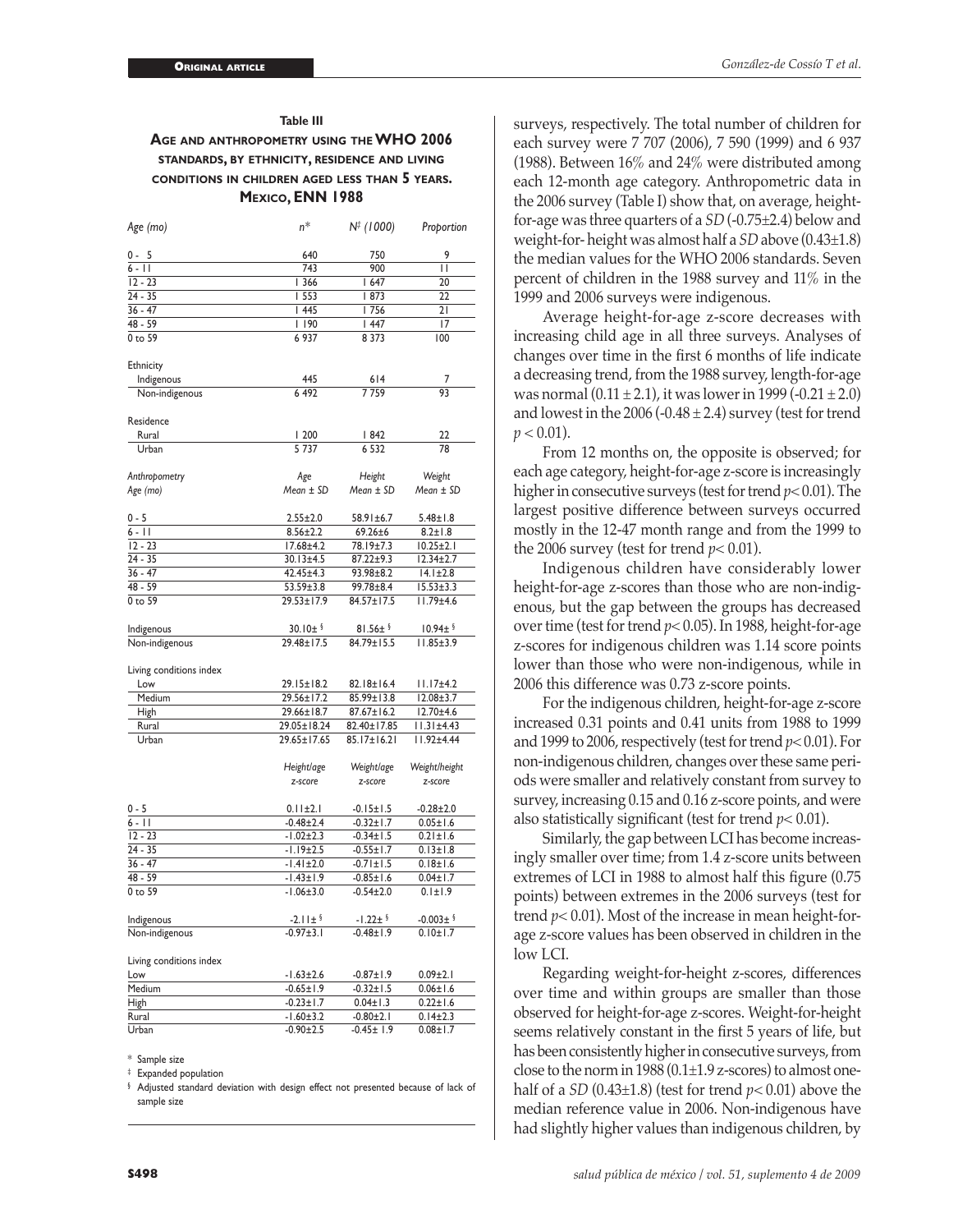# **Table IV Prevalence of malnutrition\* over time in Mexican children aged less than 5 years, using the NCHS/WHO Reference and the WHO 2006 Standards**

|                         |                       | NCHS/WHO references |           |            | WHO 2006 standards |             |  |  |
|-------------------------|-----------------------|---------------------|-----------|------------|--------------------|-------------|--|--|
|                         | 1988                  | 1999                | 2006      | 1988       | 1999               | 2006        |  |  |
|                         | $\%$                  | %                   | $\%$      | $\%$       | $\%$               | $\%$        |  |  |
| Underweight             |                       |                     |           |            |                    |             |  |  |
| $0$ to $5$ mo           | $1.8(0.6)^{\ddagger}$ | 1.1(0.5)            | 1.7(0.8)  | 6.3(1.2)   | 4.7(0.9)           | 4.8(1.4)    |  |  |
| 6 to 11 mo              | 9.7(1.7)              | $5.6$ (1.1)         | 5.2(1.2)  | 10.0(1.8)  | $5.3$ (1.1)        | 4.6 $(1.1)$ |  |  |
| 12 to 23 mo             | 16.0(1.3)             | 10.7(1.0)           | 6.5(0.8)  | 10.1(1.0)  | 6.4(0.8)           | 2.5(0.5)    |  |  |
| 24 to 35 mo             | 16.2(1.2)             | 8.1(0.9)            | 5.7(0.9)  | 11.5(1.0)  | 5.7(0.8)           | 4.3(0.8)    |  |  |
| 36 to 47 mo             | 15.4(1.3)             | 8.0(0.9)            | 5.2(0.9)  | 11.5(1.1)  | 6.0(0.8)           | 3.2(0.7)    |  |  |
| 48 to 59 mo             | 15.3(1.4)             | 6.1(0.7)            | 3.7(0.7)  | 12.9(1.3)  | 5.1(0.7)           | 2.7(0.6)    |  |  |
| < 5y                    | 13.9(0.7)             | 7.3(0.4)            | 4.9 (0.4) | 10.8(0.6)  | 5.6(0.4)           | 3.4(0.3)    |  |  |
| Ethnicity               |                       |                     |           |            |                    |             |  |  |
| Indigenous              | 30.1(3.4)             | 17.3(1.6)           | 9.0(1.4)  | 25.0(2.8)  | 14.0(1.8)          | 6.3(1.2)    |  |  |
| Non-indigenous          | 12.5(0.7)             | 6.0(0.4)            | 4.5(0.4)  | 9.7(0.6)   | 4.6(0.4)           | 3.1(0.3)    |  |  |
| Living Conditions Index |                       |                     |           |            |                    |             |  |  |
| Low                     | 21.4(1.3)             | 13.6(0.9)           | 7.5(0.8)  | 17.1(1.0)  | 10.3(0.9)          | 5.3(0.7)    |  |  |
| Medium                  | 8.2(0.7)              | 5.5(0.7)            | 4.3(0.6)  | 5.7(0.6)   | 4.6(0.6)           | 2.6(0.6)    |  |  |
| High                    | 4.5(0.7)              | 2.2(0.4)            | 3.1(0.6)  | 3.2(0.6)   | 1.6(0.4)           | 2.4(0.5)    |  |  |
| Residence               |                       |                     |           |            |                    |             |  |  |
| Rural                   | 19.7(1.7)             | 11.7(0.9)           | 6.6(0.8)  | 15.5(1.6)  | 8.7(0.8)           | 4.9(0.6)    |  |  |
| Urban                   | 12.2(0.7)             | 5.4(0.5)            | 4.4 (0.4) | 9.5(0.6)   | 4.3(0.4)           | 2.9(0.4)    |  |  |
| Stunting                |                       |                     |           |            |                    |             |  |  |
| $0$ to $5$ mo           | 4.1(0.9)              | 5.2(1.1)            | 9.4(0.3)  | 8.3(1.2)   | 9.1(1.4)           | 14.0(3.0)   |  |  |
| 6 to 11 mo              | 15.0(1.9)             | 10.4(1.3)           | 11.5(1.7) | 17.5(2.1)  | 14.0(1.5)          | 12.8(1.7)   |  |  |
| 12 to 23 mo             | 23.7(1.5)             | 21.4(1.4)           | 14.1(1.6) | 25.6 (1.5) | 24.5(1.4)          | 16.1(1.6)   |  |  |
| 24 to 35 mo             | 22.1 (1.6)            | 18.1(1.4)           | 11.3(1.3) | 29.8 (1.8) | 25.6(1.6)          | 16.6(1.6)   |  |  |
| 36 to 47 mo             | 26.6(1.7)             | 20.7(1.5)           | 13.3(1.6) | 32.2 (1.7) | 25.5(1.6)          | 16.9(1.8)   |  |  |
| 48 to 59 mo             | 31.0(1.8)             | 18.4(1.3)           | 13.3(1.3) | 33.4 (1.9) | 20.0(1.3)          | 14.2(1.3)   |  |  |
| < 5 y                   | 22.6(1.0)             | 17.4(0.8)           | 12.6(0.7) | 26.9 (1.0) | 21.5(0.9)          | 15.5(0.8)   |  |  |
| Ethnicity               |                       |                     |           |            |                    |             |  |  |
| Indigenous              | 48.3 (3.3)            | 43.5(2.9)           | 29.0(2.6) | 55.0 (3.4) | 49.2 (2.9)         | 34.1(2.8)   |  |  |
| Non-indigenous          | 20.5(1.0)             | 14.1(0.7)           | 10.5(0.7) | 24.6 (1.0) | 18.0(0.7)          | 13.2(0.8)   |  |  |
| Living Conditions Index |                       |                     |           |            |                    |             |  |  |
| Low                     | 36.1(1.4)             | 33.2 (1.6)          | 20.1(1.5) | 41.2(1.4)  | 39.5 (1.6)         | 25.7(1.7)   |  |  |
| Medium                  | 11.8(0.9)             | 12.6(0.9)           | 10.4(1.1) | 15.2(1.0)  | 17.0 (1.1)         | 12.5(1.2)   |  |  |
| High                    | 5.0(0.8)              | 5.0(0.6)            | 6.6(0.8)  | 7.0(0.9)   | 6.6(0.7)           | 8.2(0.9)    |  |  |
| Residence               |                       |                     |           |            |                    |             |  |  |
| Rural                   | 36.2(2.3)             | 31.5(1.7)           | 19.8(1.6) | 41.7(2.3)  | 37.1(1.8)          | 24.1(1.9)   |  |  |
| Urban                   | 18.7(0.8)             | 11.4(0.7)           | 10.0(0.7) | 22.7(0.9)  | 14.9(0.8)          | 12.5(0.8)   |  |  |

Continue…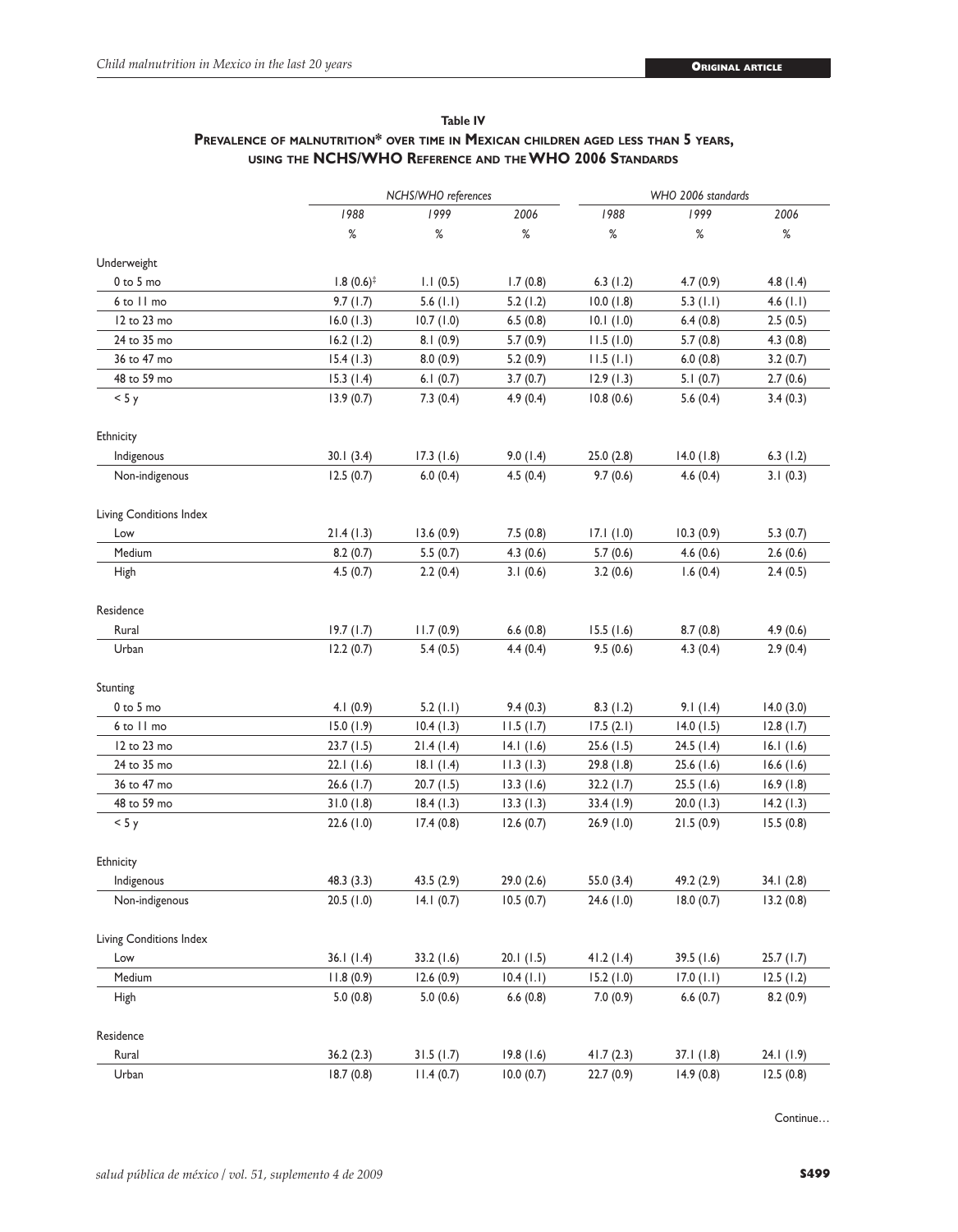Continuation…

|                         | NCHS/WHO references |          |           | WHO 2006 standards |          |           |  |
|-------------------------|---------------------|----------|-----------|--------------------|----------|-----------|--|
|                         | 1988                | 1999     | 2006      | 1988               | 1999     | 2006      |  |
|                         | $\%$                | $\%$     | %         | $\%$               | ℅        | $\%$      |  |
| Wasting                 |                     |          |           |                    |          |           |  |
| $0$ to $5$ mo           | 5.2(1.2)            | 1.8(0.5) | 0.2(0.1)  | 11.8(1.7)          | 4.4(0.8) | 4.7(1.4)  |  |
| 6 to 11 mo              | 4.6(0.9)            | 2.1(0.6) | 3.9(1.4)  | 6.1 $(1.1)$        | 1.9(0.6) | 4.5(1.5)  |  |
| 12 to 23 mo             | 7.2(0.9)            | 3.1(0.5) | 2.2(0.4)  | 4.5(0.7)           | 2.8(0.5) | 1.9(0.4)  |  |
| 24 to 35 mo             | 6.0(0.8)            | 1.9(0.6) | 2.5(0.7)  | 6.2(0.7)           | 2.0(0.6) | 2.8(0.7)  |  |
| 36 to 47 mo             | 4.7(0.8)            | 0.7(0.2) | 0.6(0.2)  | 5.2(0.8)           | 0.8(0.2) | 1.0(0.3)  |  |
| 48 to 60 mo             | 6.1(1.0)            | 1.4(0.4) | 0.6(0.3)  | 6.5(0.9)           | 1.5(0.4) | 0.7(0.3)  |  |
| < 5y                    | 5.8(0.4)            | 1.8(0.2) | 1.5(0.2)  | 6.2(0.4)           | 2.1(0.2) | 2.0(0.3)  |  |
| Ethnicity               |                     |          |           |                    |          |           |  |
| Indigenous              | 5.3(1.2)            | 2.2(0.5) | 2.3(1.1)  | 5.1(1.2)           | 2.9(0.5) | 3.3(1.2)  |  |
| Non-indigenous          | 5.8(0.4)            | 1.7(0.2) | 1.4(0.2)  | 6.2(0.4)           | 1.9(0.2) | 1.9(0.2)  |  |
| Living Conditions Index |                     |          |           |                    |          |           |  |
| Low                     | 5.4(0.6)            | 2.2(0.3) | 1.7(0.3)  | 5.7(0.6)           | 2.6(0.3) | 2.3(0.4)  |  |
| Medium                  | 6.5(0.7)            | 2.1(0.4) | 1.4(0.3)  | 6.5(0.7)           | 2.5(0.4) | 1.8(0.4)  |  |
| High                    | 4.5(0.9)            | 0.9(0.3) | 1.5(0.5)  | 5.3(0.9)           | 1.1(0.3) | 2.0(0.6)  |  |
| Residence               |                     |          |           |                    |          |           |  |
| Rural                   | 5.4(0.9)            | 1.8(0.3) | 1.8(0.4)  | 6.7(0.9)           | 2.2(0.3) | 2.0(0.4)  |  |
| Urban                   | 5.8(0.4)            | 1.7(0.3) | 1.5(0.2)  | 6.0(0.4)           | 2.0(0.2) | 2.0(0.3)  |  |
| Overweight and obesity  |                     |          |           |                    |          |           |  |
| 0 to 5 mo               | 3.3(1.1)            | 8.2(2.1) | 10.2(2.7) | $4.0$ (1.1)        | 8.2(2.1) | 8.7(2.4)  |  |
| 6 to 11 mo              | 5.4(0.9)            | 5.4(0.9) | 4.6(0.9)  | 5.5(0.9)           | 7.0(1.0) | 5.8(1.0)  |  |
| 12 to 23 mo             | 4.4(0.6)            | 6.8(0.9) | 5.4(0.8)  | 6.3(0.8)           | 8.1(0.9) | 7.7(1.0)  |  |
| 24 to 35 mo             | 3.1(0.6)            | 3.4(0.6) | 3.1(0.5)  | 6.9(0.9)           | 8.5(1.0) | 7.9(0.9)  |  |
| 36 to 47 mo             | 3.3(0.6)            | 5.0(0.8) | 5.3(0.7)  | 6.1(0.8)           | 7.3(0.9) | 9.5(0.01) |  |
| 48 to 60 mo             | 4.3(0.7)            | 4.6(0.7) | 5.0(0.7)  | 6.2(0.9)           | 6.2(0.8) | 5.5(0.7)  |  |
| < 5y                    | 3.9(0.3)            | 5.3(0.4) | 5.1(0.3)  | 6.1(0.4)           | 7.5(0.4) | 7.6(0.4)  |  |
| Ethnicity               |                     |          |           |                    |          |           |  |
| Indigenous              | 2.3(0.8)            | 3.5(0.7) | 3.4(0.6)  | 4.8(1.4)           | 5.8(1.1) | 5.5(1.3)  |  |
| Non-indigenous          | 4.0(0.3)            | 5.5(0.4) | 5.3(0.4)  | 6.2(0.4)           | 7.8(0.5) | 7.8(0.5)  |  |
| Living Conditions Index |                     |          |           |                    |          |           |  |
| Low                     | 3.1(0.4)            | 4.2(0.5) | 3.8(0.5)  | 5.1(0.6)           | 6.2(0.6) | 6.2(0.7)  |  |
| Medium                  | 3.4(0.4)            | 5.3(0.6) | 5.6(0.7)  | 5.3(0.6)           | 7.6(0.7) | 8.0(0.7)  |  |
| High                    | 6.6(0.9)            | 6.5(0.9) | 5.9(0.7)  | 8.8(1.1)           | 8.9(1.0) | 8.6(0.9)  |  |
| Residence               |                     |          |           |                    |          |           |  |
| Rural                   | 3.9(0.8)            | 4.4(0.4) | 3.6(0.4)  | 6.8(1.1)           | 6.7(0.5) | 6.7(0.8)  |  |
| Urban                   | 3.9(0.3)            | 5.6(0.5) | 5.6(0.4)  | 5.9(0.4)           | 7.9(0.6) | 7.9(0.5)  |  |

\* Source: 1988, 1999 and 2006 Mexican National Health and Nutrition Surveys

‡ Standard errors presented in parentheses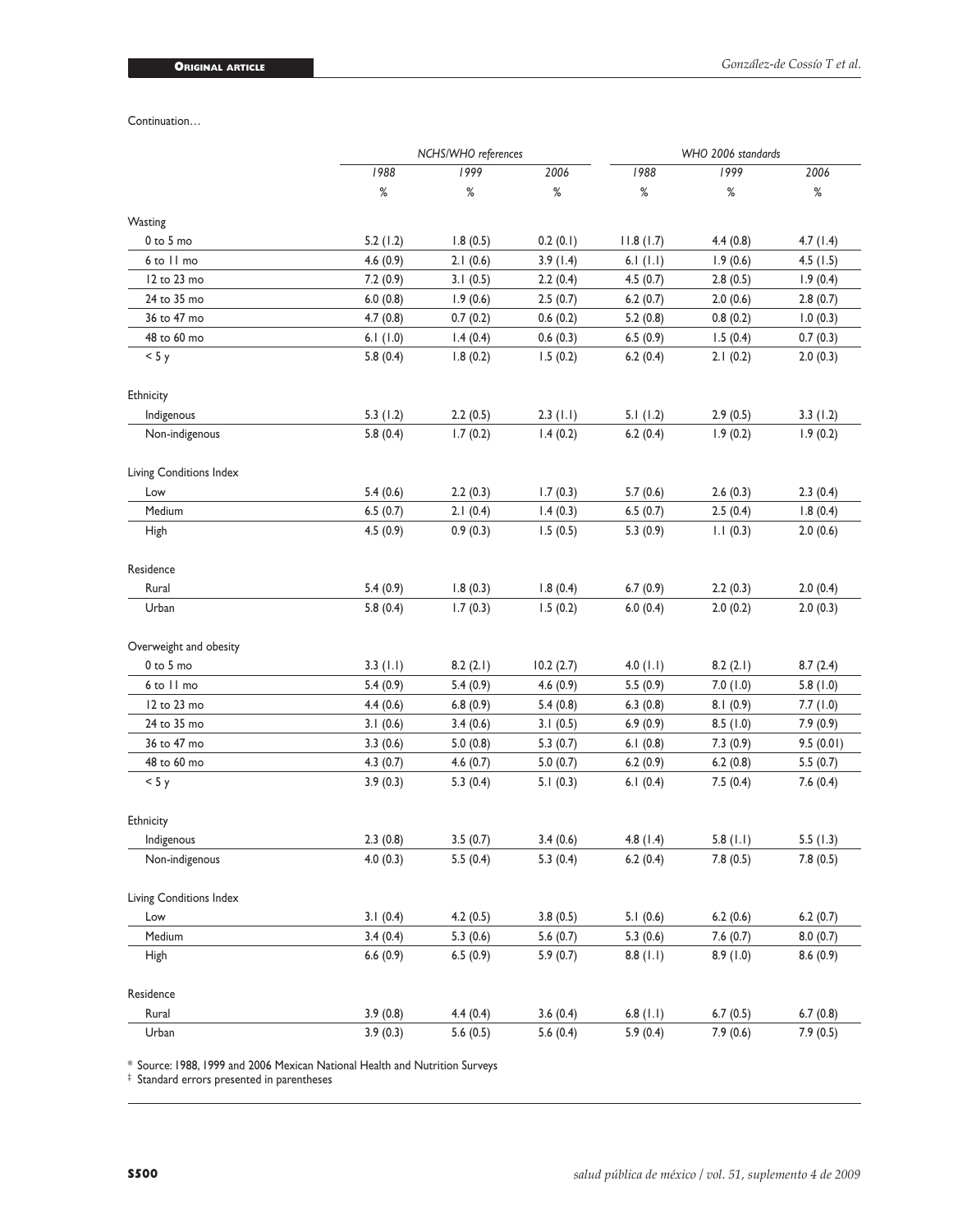less than 0.1 z-score points, and this gap was maintained between the first and the last survey (the difference in gaps between surveys is not statistically significant).

Results for mean weight-for-height z-scores by living conditions reveal that children from the highest tertile are heavier than those in the lowest tertile (lincom test *p*< 0.05), but on average, all tertiles have been above the norm.

Prevalence of malnutrition by age categories for the three surveys using the WHO 2006 standards show that stunting has been consistently above 8% in early infancy (0-5 months) since the first survey (table IV). In accordance with results from the z-scores. These data also show that while the rates of undernutrition have become smaller over time in children 6 to 59 months of age, stunting has increased from 8.3% in 1988 to 13.8% in 2006 (tests for trend  $p < 0.01$ ), in infants less than 6 months old.

Overall undernutrition (low weight-for-age) has decreased and overweight has increased over time (test for trend *p*< 0.01) in Mexican children, as can be observed in Table IV and Figure 1. Regardless of the reference used,

stunting has been the main undernutrition problem throughout the 18-year period included in these analyses, and continues to be so in 2006. In contrast, wasting has not been a generalized public health problem since 1999, although it continues to be high in the first year of life, as observed in Table IV. The prevalence of overweight (> plus 2 *SD* weight/height) increased from 1988 to 1999 and appears to have stabilized in the last seven years (test for trend *p*< 0.01). Estimates of the prevalence of malnutrition using the NCHS/WHO references underestimate wasting, stunting and overweight, while it overestimates the prevalence of underweight in most age groups. There are a few exceptions to these findings: wasting particularly in the 12-23 month category, is not underestimated with the NCHS/WHO references, nor is overweight in the 0-5 month category of the last two surveys. The 2006 survey prevalence in children less than 5 years old using the NCHS/WHO references underestimates stunting by 2.9 percentage points (pp), wasting by 0.5 pp and overweight by 2.4 pp, while underweight is overestimated by 1.5 pp ( $p$ < 0.01 in all lincom tests).



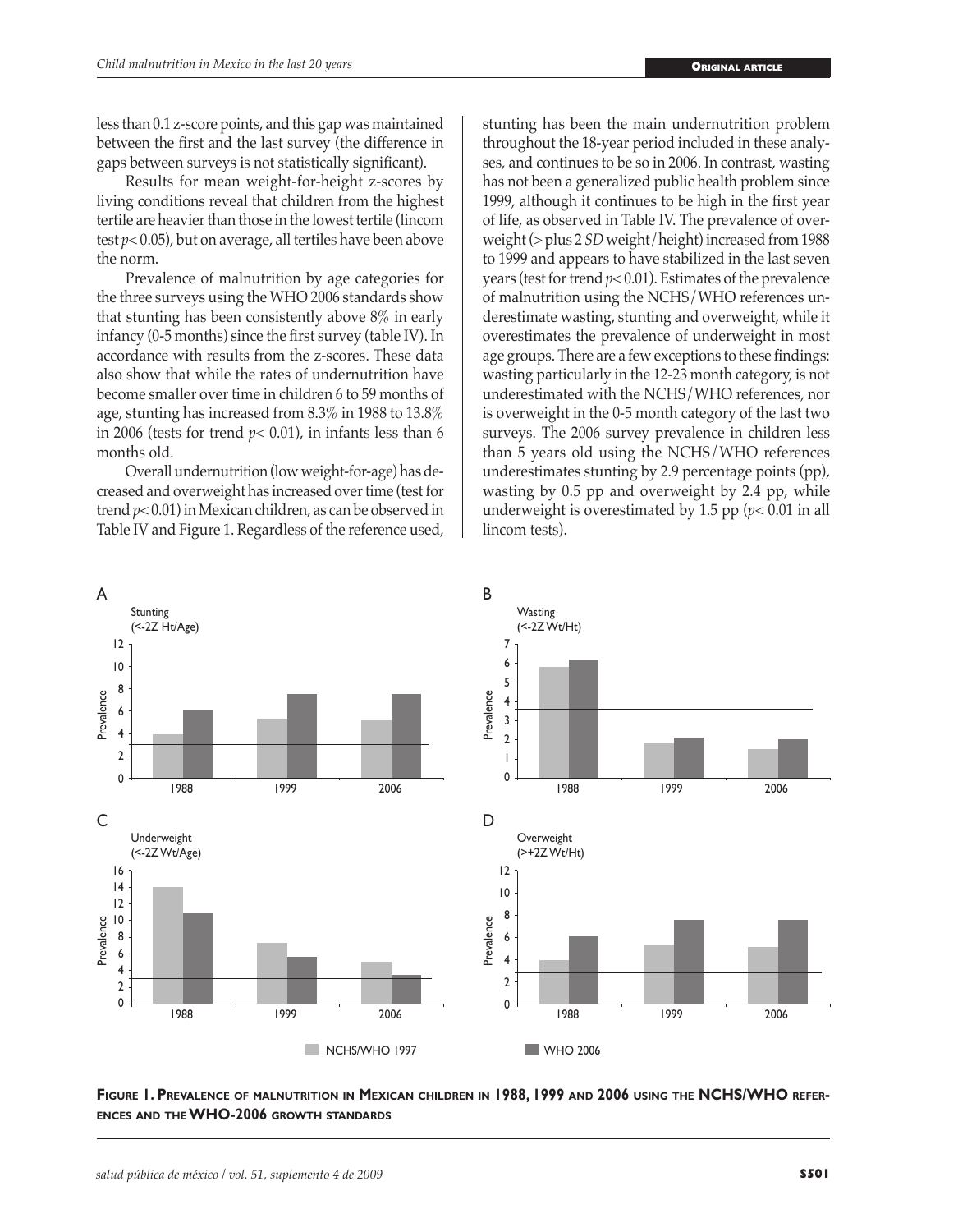



The greatest differences between estimates from NCHS/WHO references and 2006 WHO standards are observed in the youngest age category  $(< 5$  months), where prevalence is 2 to 3 times higher for underweight and about 20 times higher for wasting (0.2% *vs.* 4.7%) according to 2006 WHO relative to the HCHS/WHO estimates.

To understand the effect that different population distributions have on z-score values and estimated rates of malnutrition, Figure 2 presents height-for-age z- scores of Mexican children using the NCHS/WHO and WHO 2006 growth references. For each reference, the z-score corresponding to mean value as well as the value at minus 2 *SD* for the Mexican population distributions are plotted. Figure 3 shows similar values for weight-for-height z-scores.

These figures show that the average height-forage and weight-for-height z- scores obtained for the mean values of Mexican children between references are generally similar, although in some age groups the difference can reach about half of a z-score. The differences are slightly more pronounced for height-for-age than for weight-for-height. In contrast, the differences in z-scores between references observed in the lower tails of the Mexican distribution are much larger in most age categories. Moreover, the z-scores estimated with the WHO 2006 standards lie further below the

z-scores estimated using the NCHS/WHO references. This is observed particularly in the first 12 months for height-for-age, and in the first 6 months for weight-forheight.

Figure 4 shows average and minus 2 *SD* (or the 3rd percentile) for attained growth (cm) for the three different populations: those pertaining to the NCHS/WHO references, those in the WHO 2006 standards and those of Mexican children in the ENSANUT 2006. Mean length at birth is very similar in the three populations, but Mexican children depart downwards from the growth curves of both references between about 3 to 6 months and abruptly separate at about 12 months of age. In addition, at almost every age the minus 2 *SD* value for the Mexican distribution lies far below the height values at the 3rd centile of both reference distributions.

# **Discussion**

The 18 year span data from the three National Nutrition Surveys show that rates of preschool undernutrition have decreased, and those of overweight have increased in Mexico.

Improvements in average attained growth have been consistent over time and especially noticeable from the 1999 to the 2006 surveys. Both average height-forage and prevalence of stunting data have improved,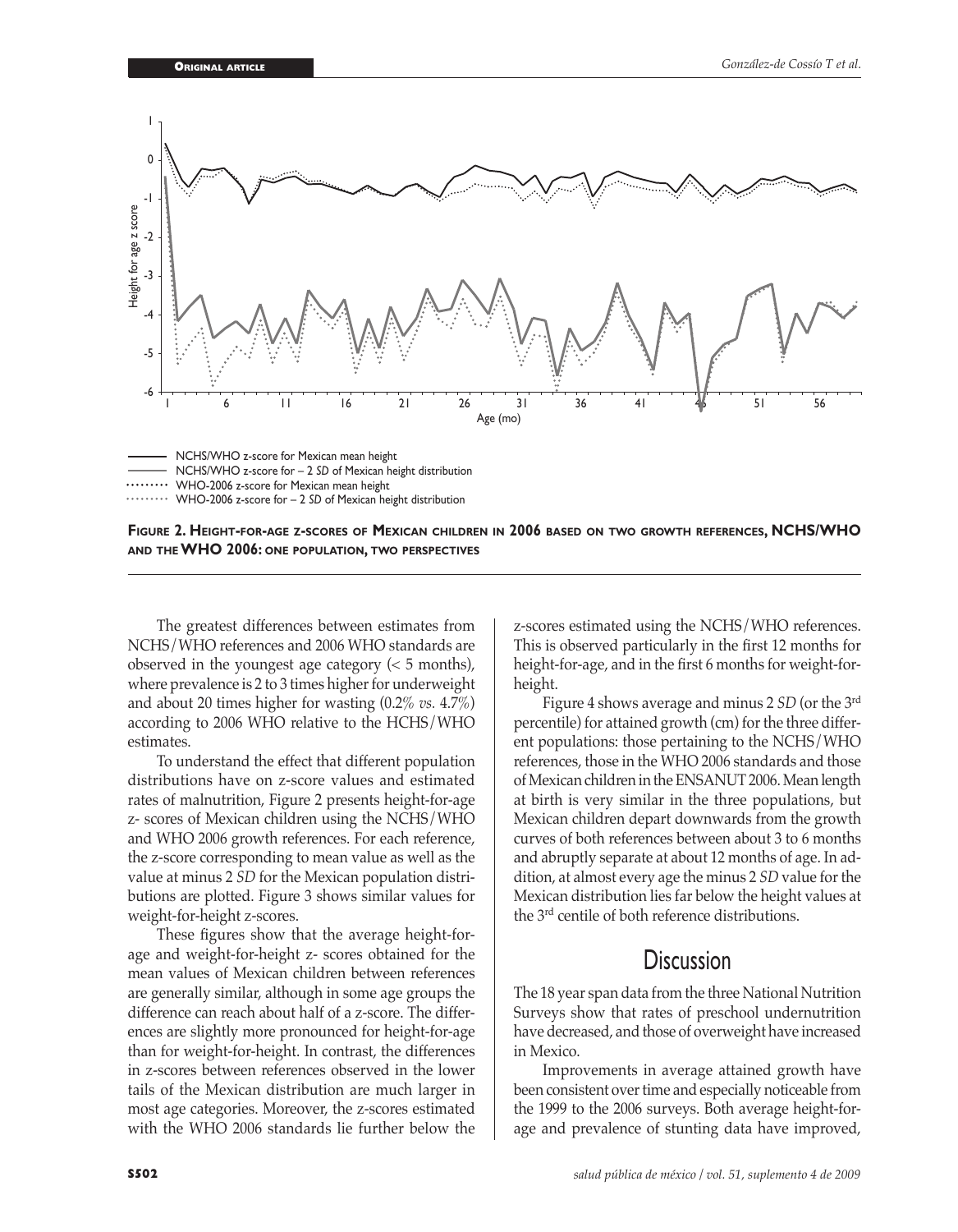





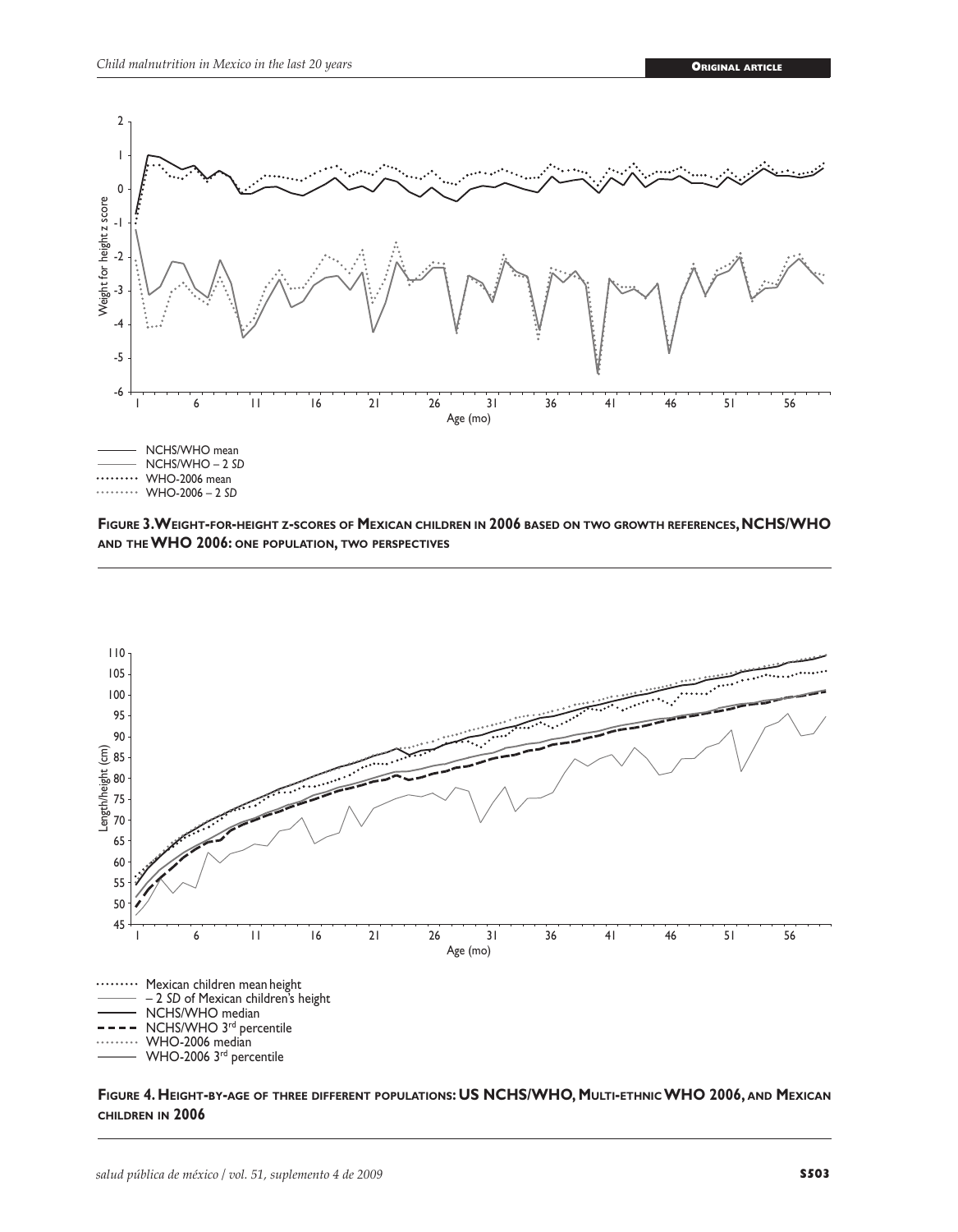indicating clear reductions in child undernutrition. These improvements have occurred especially in children from the lowest living condition tertile and the indigenous population, the poorest population in Mexico. These changes imply that reductions in inequity have occurred in the country. However, despite the reductions in stunting among the poor, the gaps between children living in high *vs*. low living conditions remain large. In addition, average improvements, though a national success, have not occurred across all age groups. Specifically, reductions in growth deficits are not observed in the youngest infants. In fact, average attained height-for-age of babies less than 5 months of age have been decreasing from a normal value in 1988 (z-score of 0.11) to a deficit of almost half a *SD* (-0.48) in the same age range in 2006.

Estimates of the prevalence of malnutrition differ using the recently developed WHO 2006 growth standards *vs*. the NCHS/WHO references.

Differences between estimates using both growth references depended on the age of the child and the indicator analyzed. For infants, z-scores estimated from the WHO-2006 standards are similar or slightly lower than estimates from the NCHS/WHO references, however, the variances are smaller in the WHO 2006 standards relative to the NCHS/WHO references. Thus, estimated prevalence below particular cutoff points below the mean ( for example < minus 2 z-score) for height-for-age and weight-for-height are generally higher when using these WHO 2006 standards.3 The opposite happens with weight-for-age and therefore the prevalence of underweight using the WHO 2006 standards are lower.

In Mexican children the difference in the estimations of malnutrition was particularly observed in the rates of child stunting and infant wasting. With the WHO 2006 standards, overall stunting in children aged less than 5 years in 2006 was 2.9 pp higher than previously estimated.5 The magnitude of the difference in prevalence between the references and standards varies throughout childhood but it is generally higher for estimates using the 2006 WHO reference. The bias associated with the use of the former growth references was also observed in wasting. Although the overall prevalence of wasting for children aged less than 5 years as estimated with the WHO 2006 standards was only half of a pp higher relative to the old references, in the first 6 months of life the underestimation was more than 20-fold. This occurs not because attained weight in the WHO 2006 population is greater than weight in the previous NCHS/WHO references, but because the variance in attained weight at this early age is much smaller in the WHO-2006 standards than in the NCHS/WHO references. Therefore the newly estimated prevalence

below minus 2 z-scores for weight/length is higher in Mexican infants.

We consider that the lower prevalence of wasting and stunting estimated using the NCHS/WHO references, relative to the WHO 2006 standards are underestimates of the true prevalence because, as mentioned in the introduction, the 2006 norms represent adequate growth better than the previous NCHS/WHO references and are more appropriate to identify deviations from normal growth due to malnutrition.

The underestimation in stunting of 2.9 pp is not trivial; when expanded to the population of children less than 5 years old it represents almost 274 thousand children and the underestimation of the prevalence of wasting of half a pp amounts to over 47 thousand children.

The underestimation in the rates of child malnutrition was expected. The WHO group<sup>3</sup> showed similar patterns of underestimations in malnutrition in children from a developing country (Bangladesh) when using the WHO 2006 standards. In Bangladesh, the rates of undernutrition as well as its underestimation were higher than in Mexico; the case was similar with respect to overweight.

Of particular relevance for public policy is the finding that the prevalence of wasting (weight-for-length < minus 2 z-scores) in young Mexican infants (< 6 months old) had been at or below the figures expected in a normal population in the last two national surveys (Table IV) when estimated with the NCHS/WHO references, therefore wasting was no longer considered a public health problem for that age group. There was one exception in 2006 when wasting in late infancy (6 - 11 months old) was 3.7%. However, when the WHO-2006 standards are used to evaluate infant nutritional status, it is clear that wasting has been a public nutrition problem in infancy (0 - 11 months old).

This concept is not new. Underestimation of malnutrition, particularly of wasting, using the NCHS/WHO references *vs*. breast-fed infants was documented well before the WHO 2006 standards were issued. The Report of the Expert Committee back in 1995 documented large underestimations of undernutrition rates among young Indian and Peruvian infants, $12$  evidencing the different interpretation in the timing of growth faltering when estimated using a narrow variance distribution of breast-fed infants.

Differences observed among Mexican children over the last 20 years occurred in the expected direction given the prescriptive nature of child growth standards.<sup>8</sup> Our data show that there is a large variability in growth within Mexican children. This is expected given the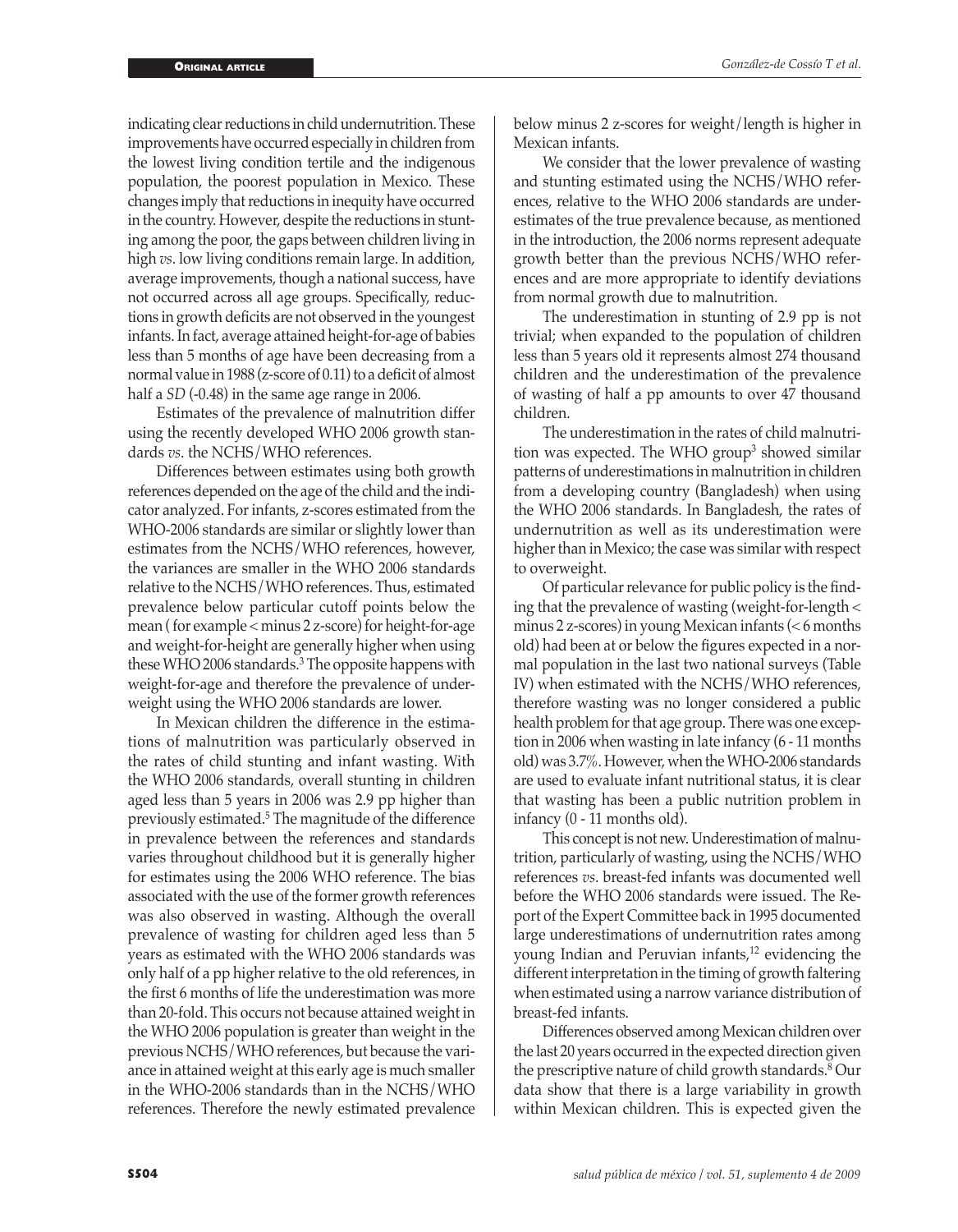large heterogeneity in the environmental, socioeconomic and health backgrounds and in infant feeding patterns across the country.

These new estimates point out nutritional problems in the earliest stages of life. Excess wasting in young infants underscore undesirably poor breastfeeding practices and largely heterogeneous environmental conditions in Mexico. Current (2006) infant feeding practices in Mexico have not yet been published, but previous national nutrition data (1999) show that median duration of lactation was 9 months, with only 20% of infants aged less than 6 months (at any given month) being exclusively breast-fed. At the end of 1 month of life, only 42% of infants were exclusively breast-fed, followed by a marked decline, reaching values under 5% at the end of the fifth month.13 The large prevalence of undernutrition in early infancy identified in Mexican infants in 2006 most probably reflects adverse feeding practices and environmental conditions that need to be improved.

Although average length at birth is apparently at or above the 2006 norm (Figure 4) the minus 2 *SD* values of the length distribution during the first months of life falls below the 3rd centile of the 2006 norm. Therefore, maternal factors such as undernutrition and micronutrient deficiencies may play a role in explaining undernutrition during early infancy, although probably to a lesser degree than infant feeding practices.

Several large-scale programs in Mexico targeted to low-income households with young children are promoting appropriate complementary feeding through the distribution of fortified foods and through nutrition education. Although evidence suggests that these programs have been partially successful on the basis of their impact evaluation $14,15$  and the reduction in stunting in Mexico in the last decade, $16$  the clear departure of the mean height in Mexican children relative to the norm after 12 months of age in the 2006 survey suggests inadequate complementary feeding and probable negative effects of infections. Most of the large-scale programs have been evaluated and recommendations for improving their effectiveness have been formulated. It is important to implement those recommendations in order to improve the effectiveness of these actions. These data provide evidence for the need to revise current nutrition policy aimed at reducing undernutrition, and underscore the urgency to place lactation promotion and protection on the national health agenda and identify specific programmatic issues and areas for immediate action. Breastfeeding promotion has not been the emphasis of large-scale programs aimed at improving the nutritional status of young children in Mexico. Although several programs with broad coverage are

promoting nutrition during pregnancy, there is a need for evaluating their operations and impact in order to ensure their effectiveness. Protecting and promoting adequate infant feeding practices, including exclusive breastfeeding for infants aged less than 6 months, followed by the introduction of adequate complementary feeding and a continuation of breastfeeding until 2 years of life or beyond (should the mother-infant couple so desire) would improve growth performance, especially in early childhood.

These new estimates reinforce the need to improve the quality of programs that address nutrition in order to reduce the gaps between socioeconomic groups and, particularly, point to the need to promote and protect lactation and infant feeding practices as a priority for Mexico's public policy agenda.

## **References**

1. World Health Organization. Measurement of nutritional impact. Geneva: WHO, 1979.

2. Hamill PV, Drizd TA, Johnson CL, Reed RB, Roche AF, Moore WM. Physical growth: National Center for Health Statistics percentiles. Am J Clin Nutr 1979;32:607-629.

3. De Onís M, Onyango AW, Borghi E, Garza C, Yang H. Comparison of the World Health Organization (WHO) Child Growth Standards and the National Center for Health Statistics/WHO international growth reference: implications for child health programmes. Public Health Nutr 2006;9:942-947.

4. World Health Organization. Task Force on methods for the natural regulation of fertility. The World Health Organization Multinational Study of Breasthfeeding and Lactational Amenorrhea. I. Description of infant feeding patterns and of the return of menses. Fertil Steril 1998;70:448-460. 5. Rivera-Dommarco J, Cuevas-Nasu L, Shamah-Levy T, Villalpando-Hernández S, Ávila-Arcos MA, Jiménez-Aguilar A. Estado nutricio. En: Olaiz-Fernández G, Rivera-Dommarco J, Shamah-Levy T, Rojas R, Villalpando-Hernández S, Hernández-Avila M, *et al*. Encuesta Nacional de Salud y Nutrición 2006. Cuernavaca, México: Instituto Nacional de Salud Pública, 2006.

6. Rivera-Dommarco J, Shamah-Levy T, Villalpando-Hernández S, González-de Cossío T, Hernández-Prado B, Sepúlveda J. Encuesta Nacional de Nutrición 1999. Estado nutricio de niños y mujeres en México. Cuernavaca, Morelos, México: Instituto Nacional de Salud Pública, 2001. 7. Sepúlveda J, Lezana M, Tapia R, Valdespino J, Madrigal H, Kumate J. Estado nutricional de preescolares y mujeres en México: resultados de una encuesta probabilística nacional. Gac Med Mex 1990;126:207-225. 8. WHO Multicentre Growth Reference Study Group. WHO Child Growth Standards: Length/height-for-age, weight-for-age, weight-for-length, weight-for-height and body mass index-for-age: Methods and development. Geneva: World Health Organization, 2006.

9. Habicht JP. Estandarización de métodos epidemiológicos cuantitativos sobre el terreno (Standardization of anthropometric methods in the field). Bull Pan Am Health Organ 1974;76:375-384.

10. Lohman T, Roche A, Martorell R. Anthropometric standardization reference manual. Champlain (IL): Human Kinetics, 1988.

11. Hair JF, Anderson R, Tatham R, Black W. Multivariate data analysis with readings. 3a ed. New York (NY): Macmillan Publishing Company, 1992: 223-253.